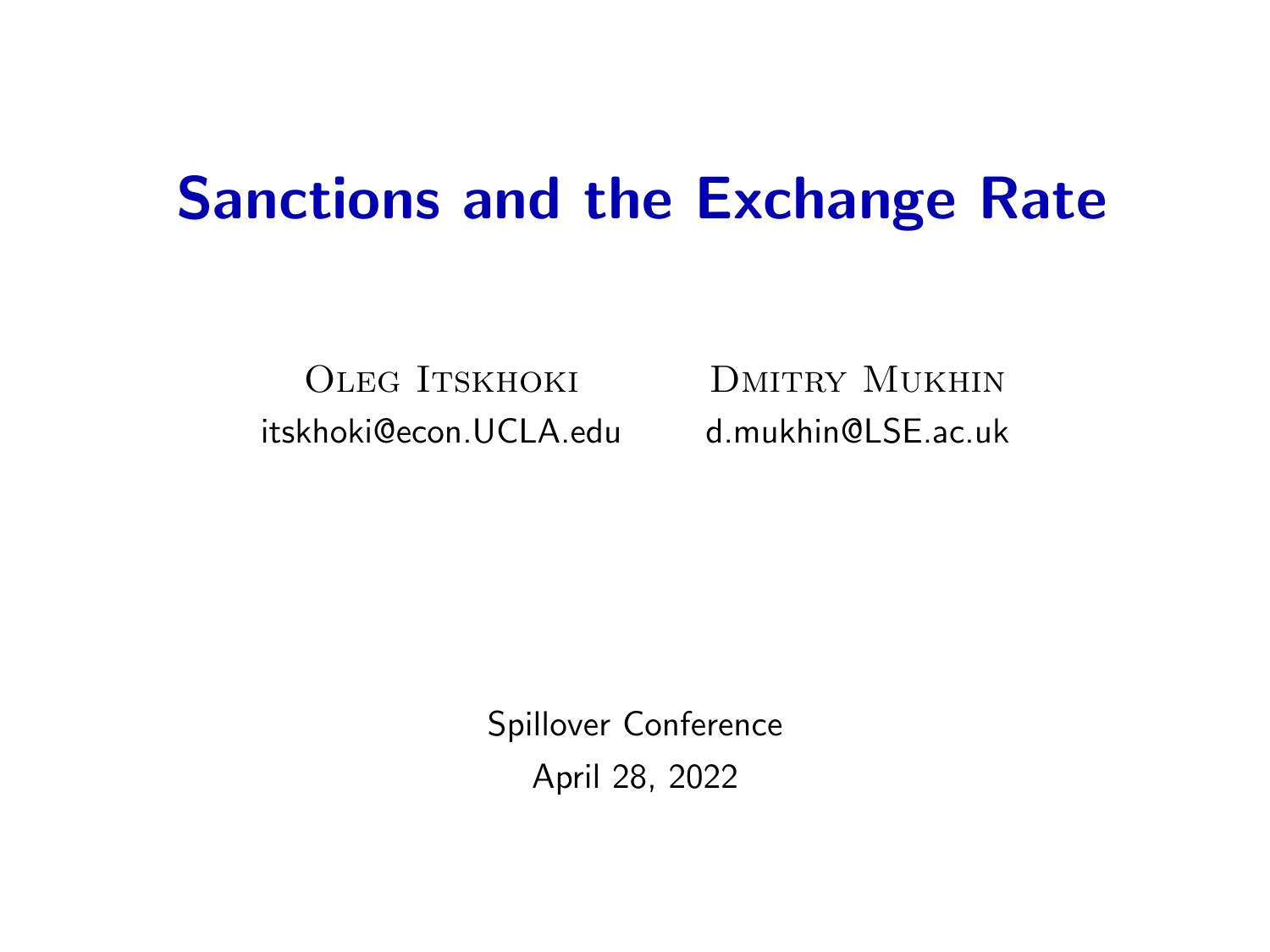## Ruble Exchange Rate

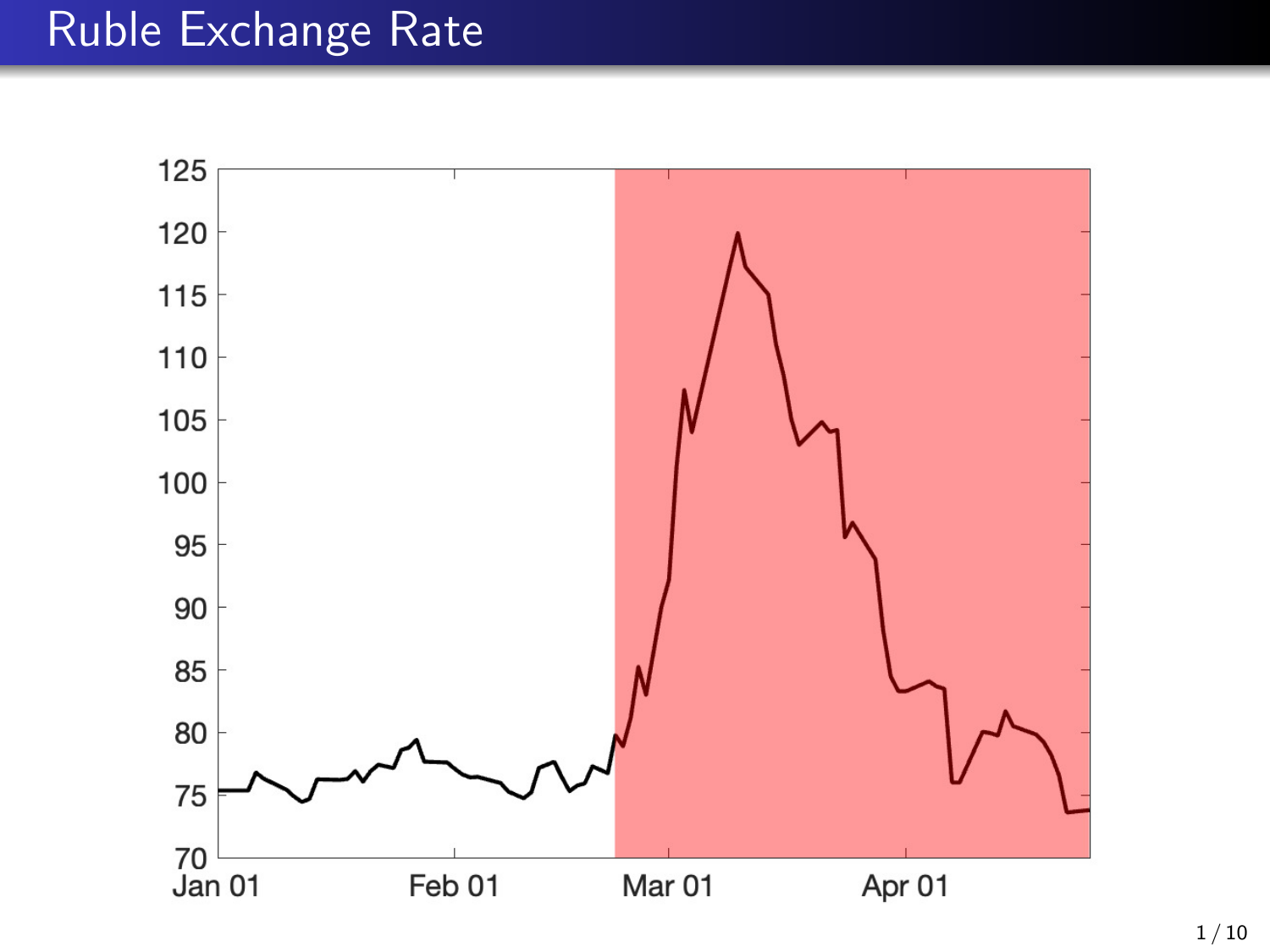## This Paper

- Address positive and normative questions:
	- why did the ruble depreciate initially?
	- why did the exchange rate reverse in mid-March?
	- are sanctions "not working"?
	- is the exchange rate irrelevant?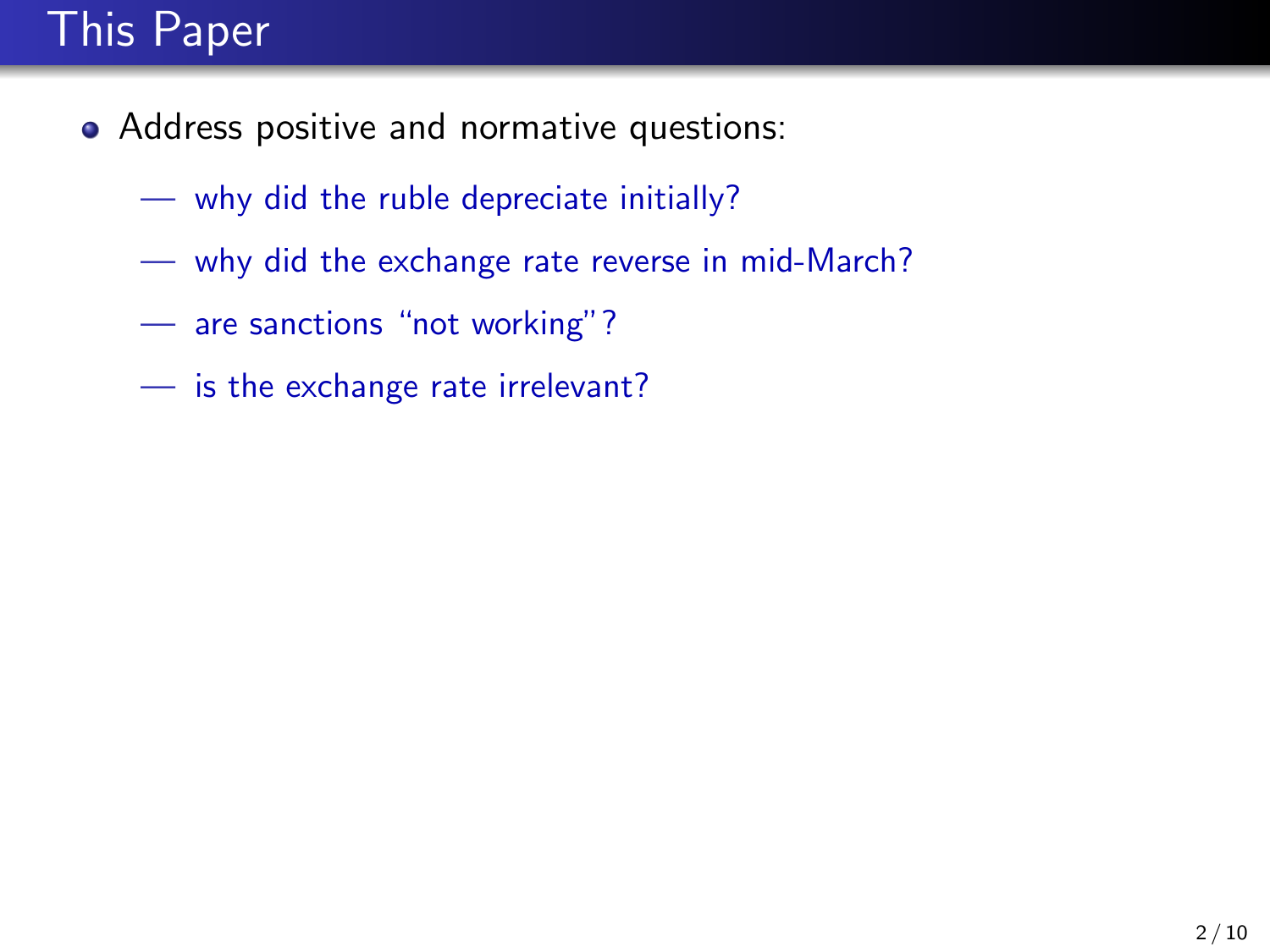## This Paper

- Address positive and normative questions:
	- why did the ruble depreciate initially?
	- why did the exchange rate reverse in mid-March?
	- are sanctions "not working"?
	- is the exchange rate irrelevant?
- Use the exchange rate model from Itskhoki-Mukhin'21,22
- Dual role of foreign currency:
	- **1** goods market (exports and imports)
	- 2 asset markets (foreign reserves and private savings)
- Augment with a rich set of sanctions and policy instruments — see also Lorenzoni-Werning'22, Sturm'22, Bianchi-Sosa-Padilla'22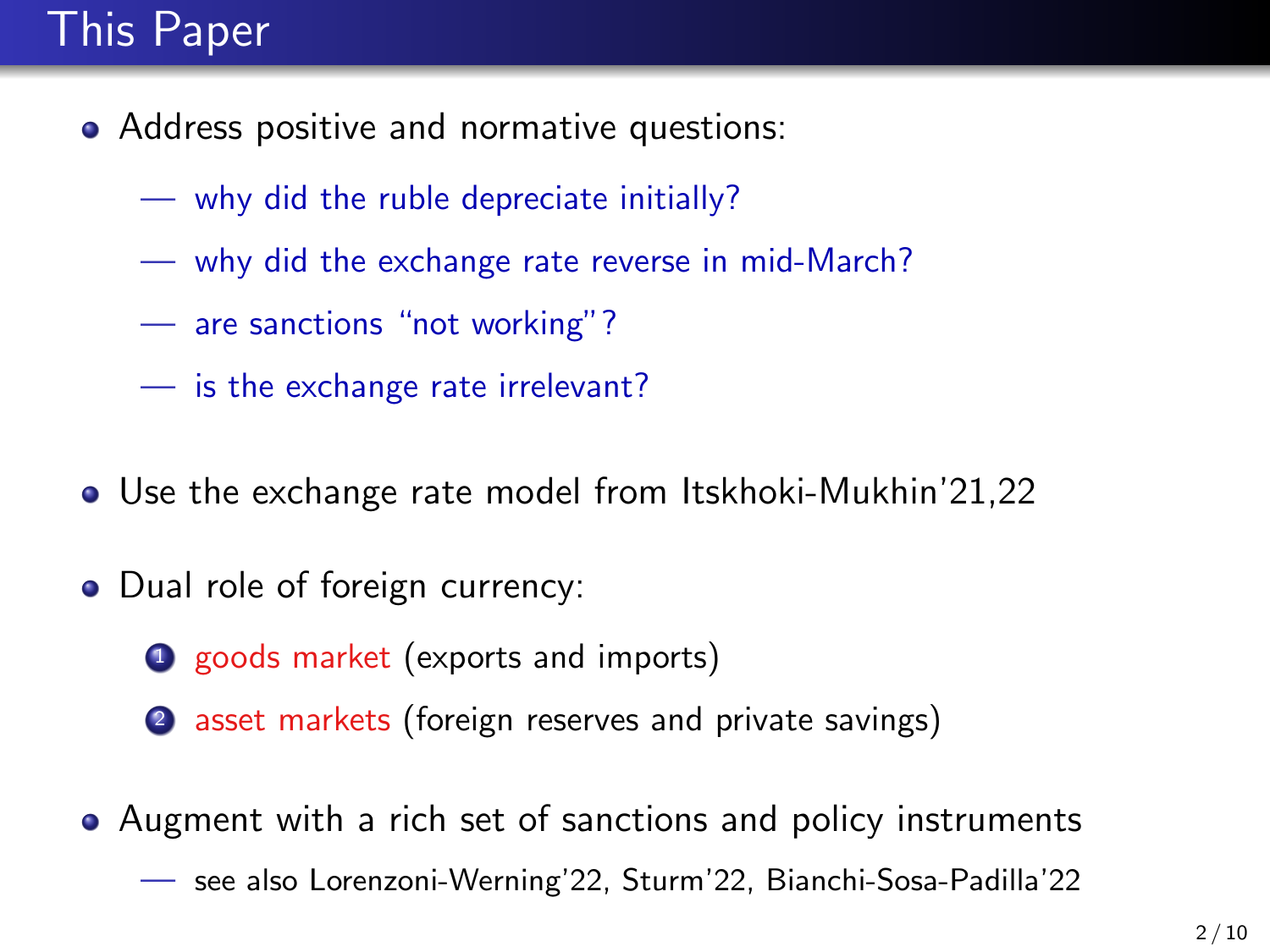## MODEL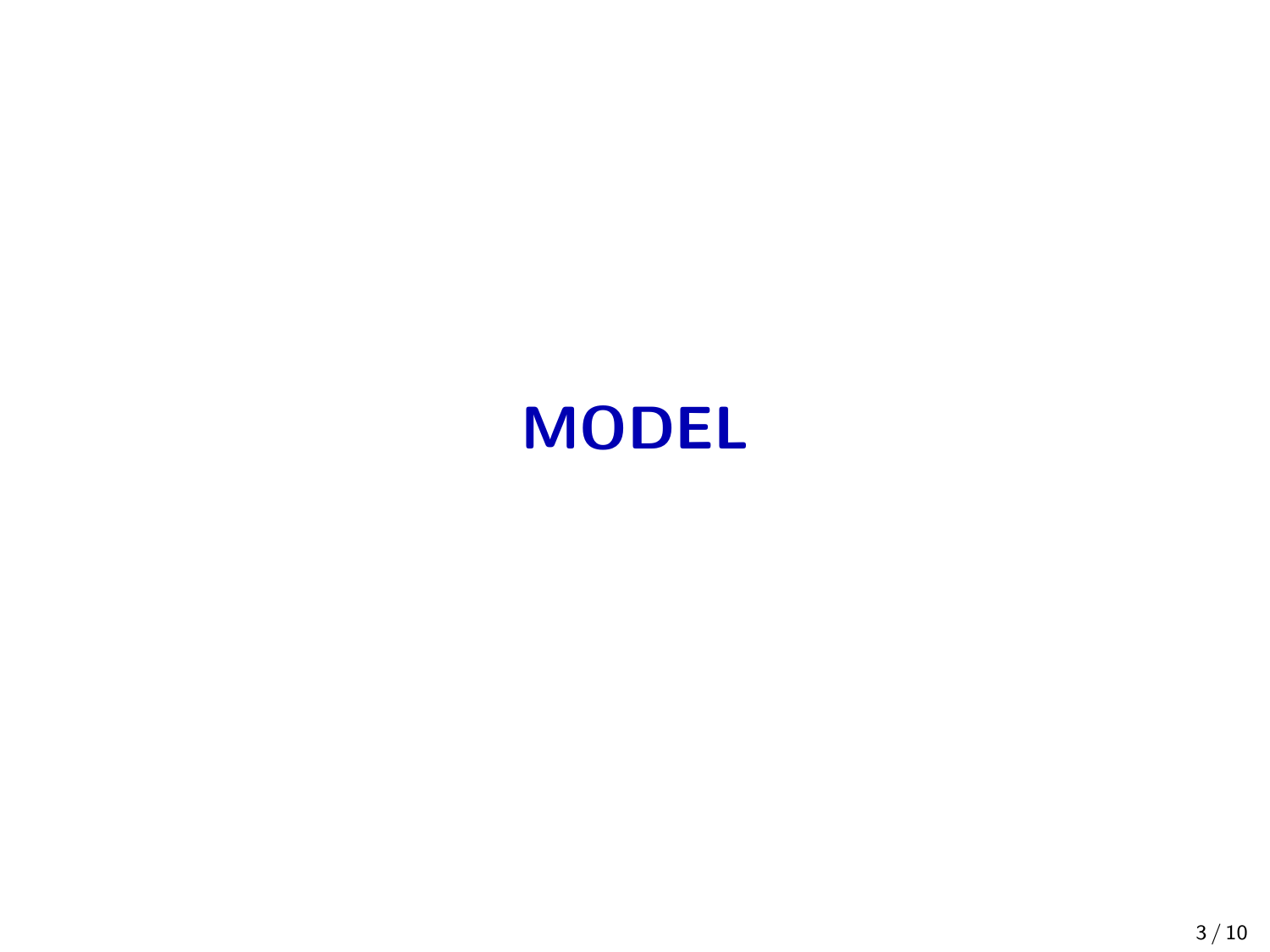#### Model

- SOE w/ T & NT endowment and demand for foreign currency
- Households:

$$
\max \mathbb{E} \sum_{t=0}^{\infty} \beta^{t} \Big[ u(C_{Ht}, C_{Ft}) + v\Big(\frac{B_{t+1}^{*}}{P_{t+1}^{*}}; \psi_{t}\Big) \Big]
$$
  
s.t.  $P_{t} C_{Ht} + \mathcal{E}_{t} P_{t}^{*} C_{Ft} + \frac{\mathcal{E}_{t} B_{t+1}^{*}}{R_{Ht}^{*}} \leq W_{t} + \mathcal{E}_{t} B_{t}^{*}$ 

$$
-u(C_H, C_F) = (1 - \gamma)^{1/\theta} C_H^{\frac{\theta - 1}{\theta}} + \gamma^{1/\theta} C_F^{\frac{\theta - 1}{\theta}}, \quad v(b; \psi) = -\frac{\kappa}{2} \cdot (b - \psi)^2
$$

precautionary savings (Diamond'65, Aiyagari'94, CFG'08)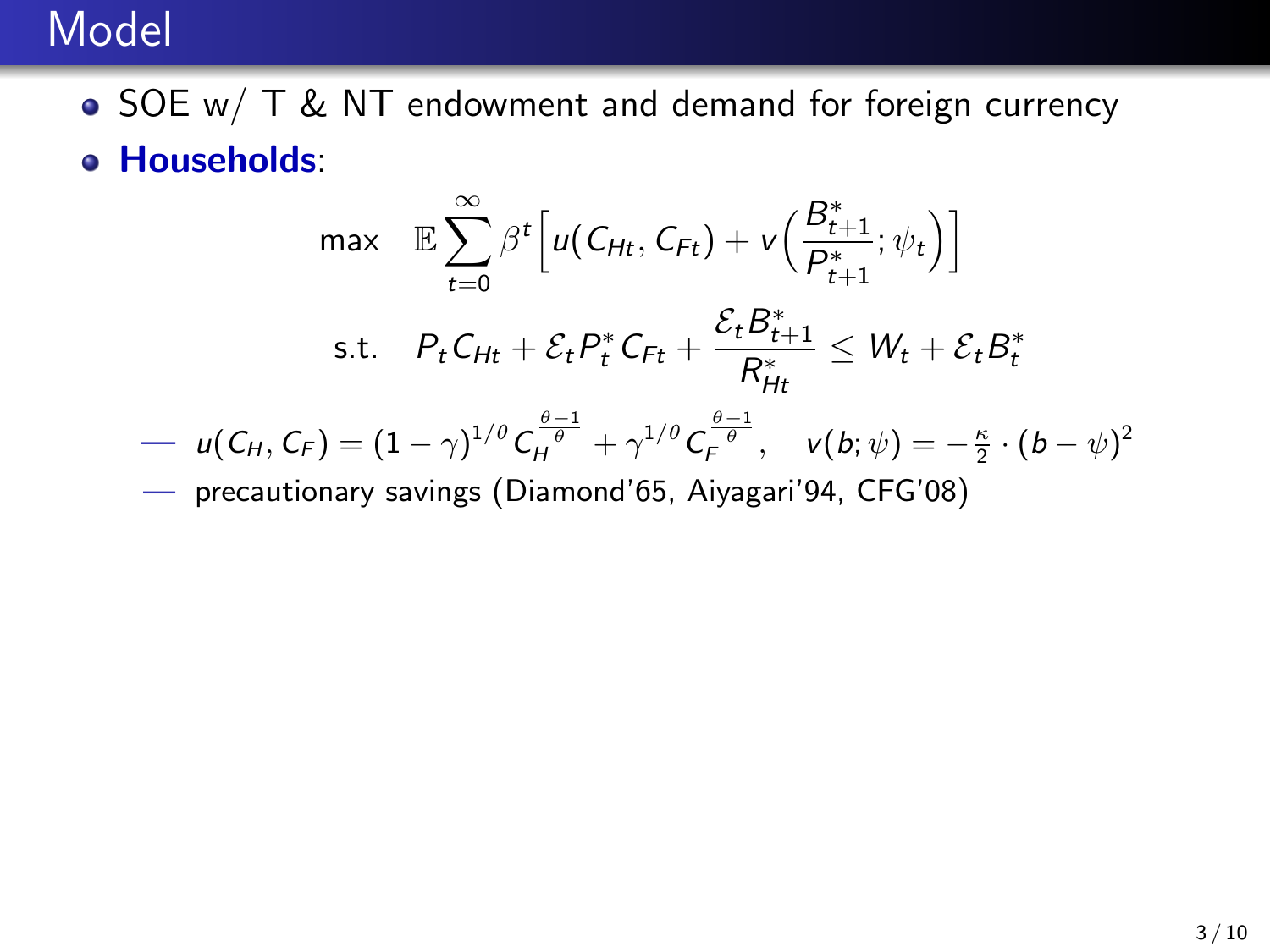#### Model

- SOE w/ T & NT endowment and demand for foreign currency
- Households:

$$
\max \mathbb{E} \sum_{t=0}^{\infty} \beta^{t} \Big[ u(C_{Ht}, C_{Ft}) + v\Big(\frac{B_{t+1}^{*}}{P_{t+1}^{*}}; \psi_{t}\Big) \Big]
$$
  
s.t.  $P_{t}C_{Ht} + \mathcal{E}_{t}P_{t}^{*}C_{Ft} + \frac{\mathcal{E}_{t}B_{t+1}^{*}}{R_{Ht}^{*}} \leq W_{t} + \mathcal{E}_{t}B_{t}^{*}$   

$$
- u(C_{H}, C_{F}) = (1 - \gamma)^{1/\theta} C_{H}^{\frac{\theta-1}{\theta}} + \gamma^{1/\theta} C_{F}^{\frac{\theta-1}{\theta}}, \quad v(b; \psi) = -\frac{\kappa}{2} \cdot (b - \psi)^{2}
$$

precautionary savings (Diamond'65, Aiyagari'94, CFG'08)

Government, Firms & Financial sector:



 $-$  nominal wage commitment  $W_t$ , foreign reserves  $F_t^* - B_t^*$ 

— segmented currency markets

• Market clearing: 
$$
C_{Ht} = Y_t
$$
 3/10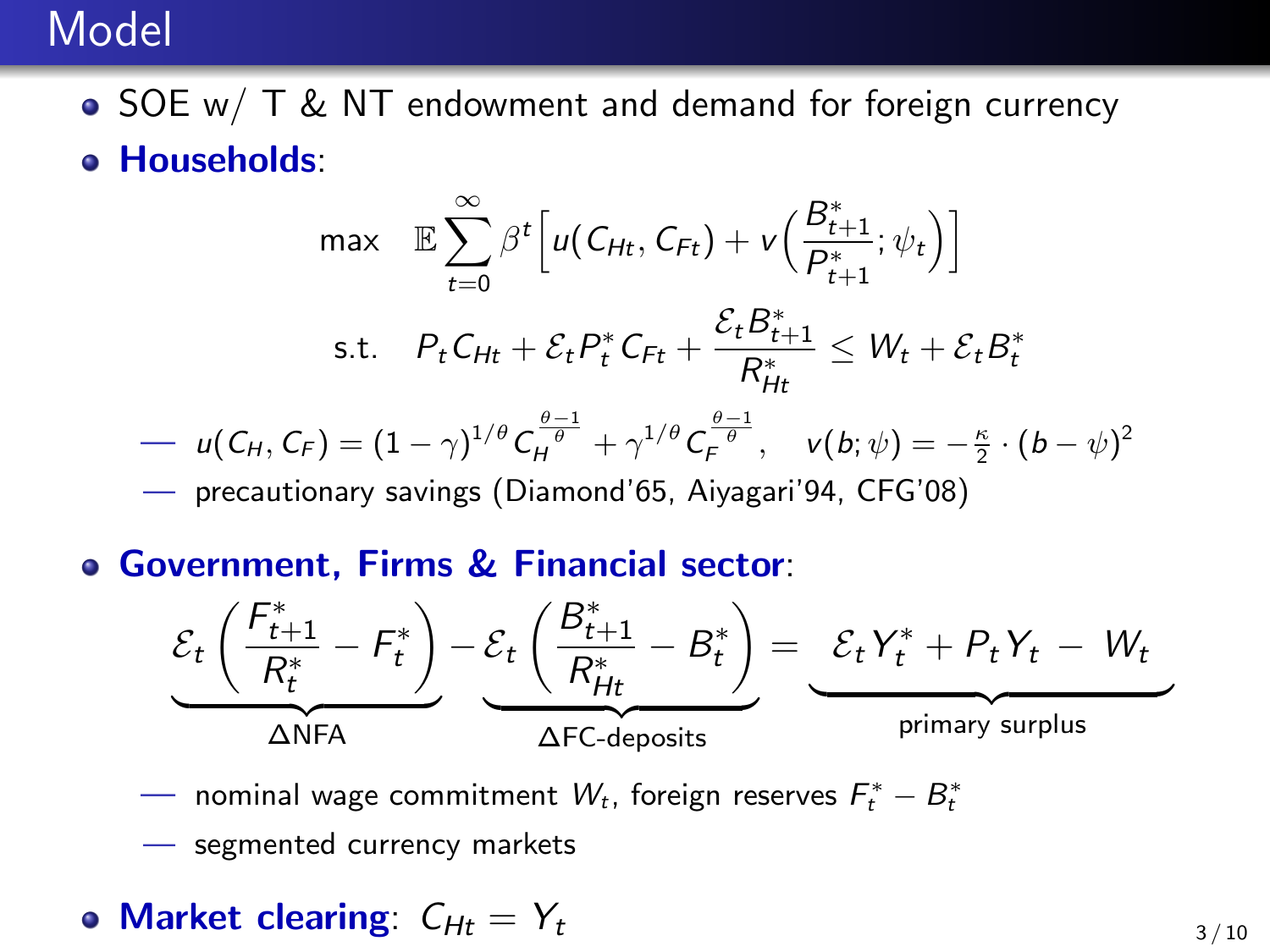## Equilibrium

Shocks: endowment  $Y_t, Y_t^*$ , foreign prices  $P_t^*, R_t^*$ , savings  $\psi_t$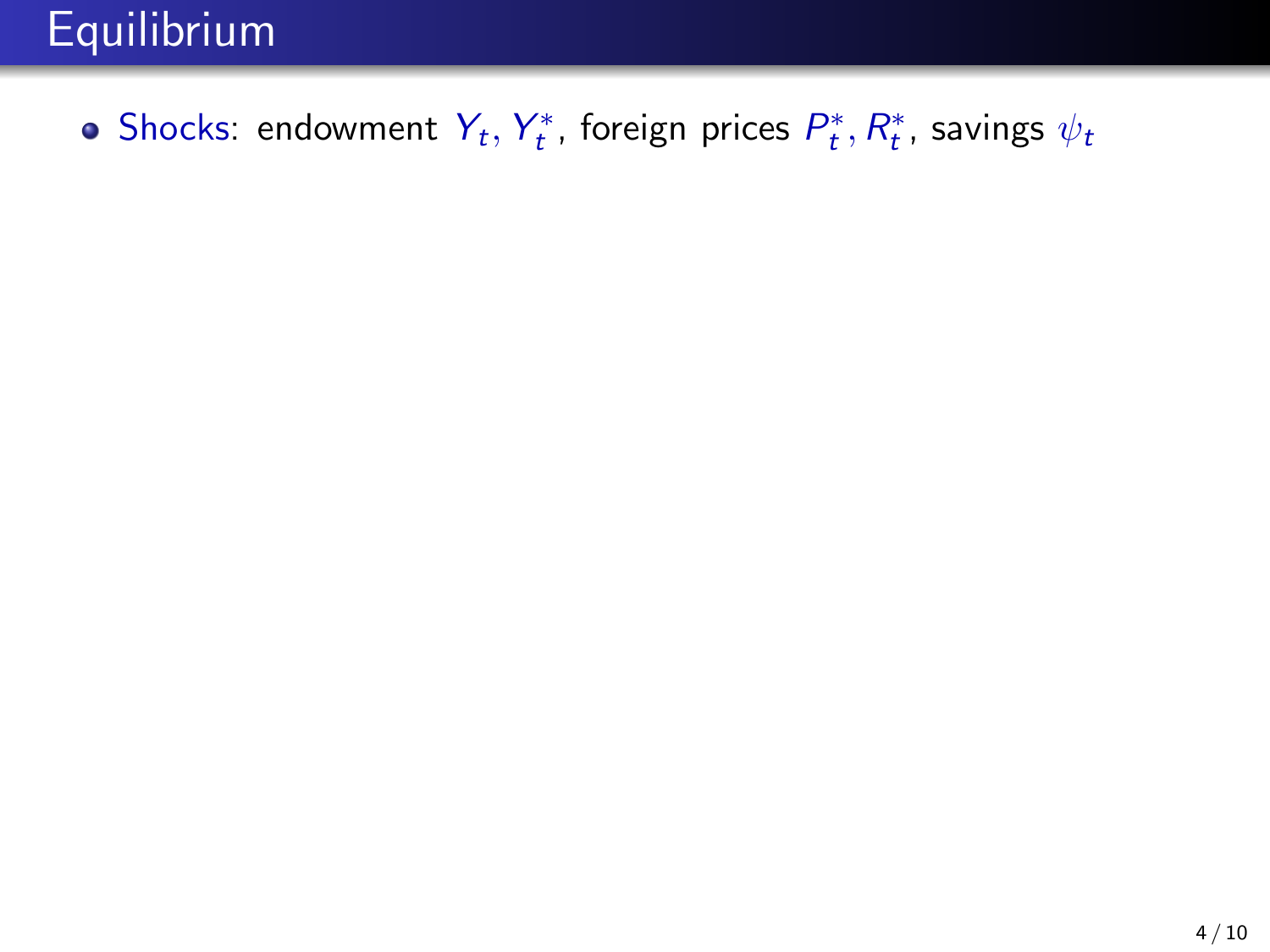## **Equilibrium**

- Shocks: endowment  $Y_t, Y_t^*$ , foreign prices  $P_t^*, R_t^*$ , savings  $\psi_t$
- Policy: monetary  $P_t$ , reserves  $F_t^* B_t^*$ , financial repression  $R_{Ht}^*$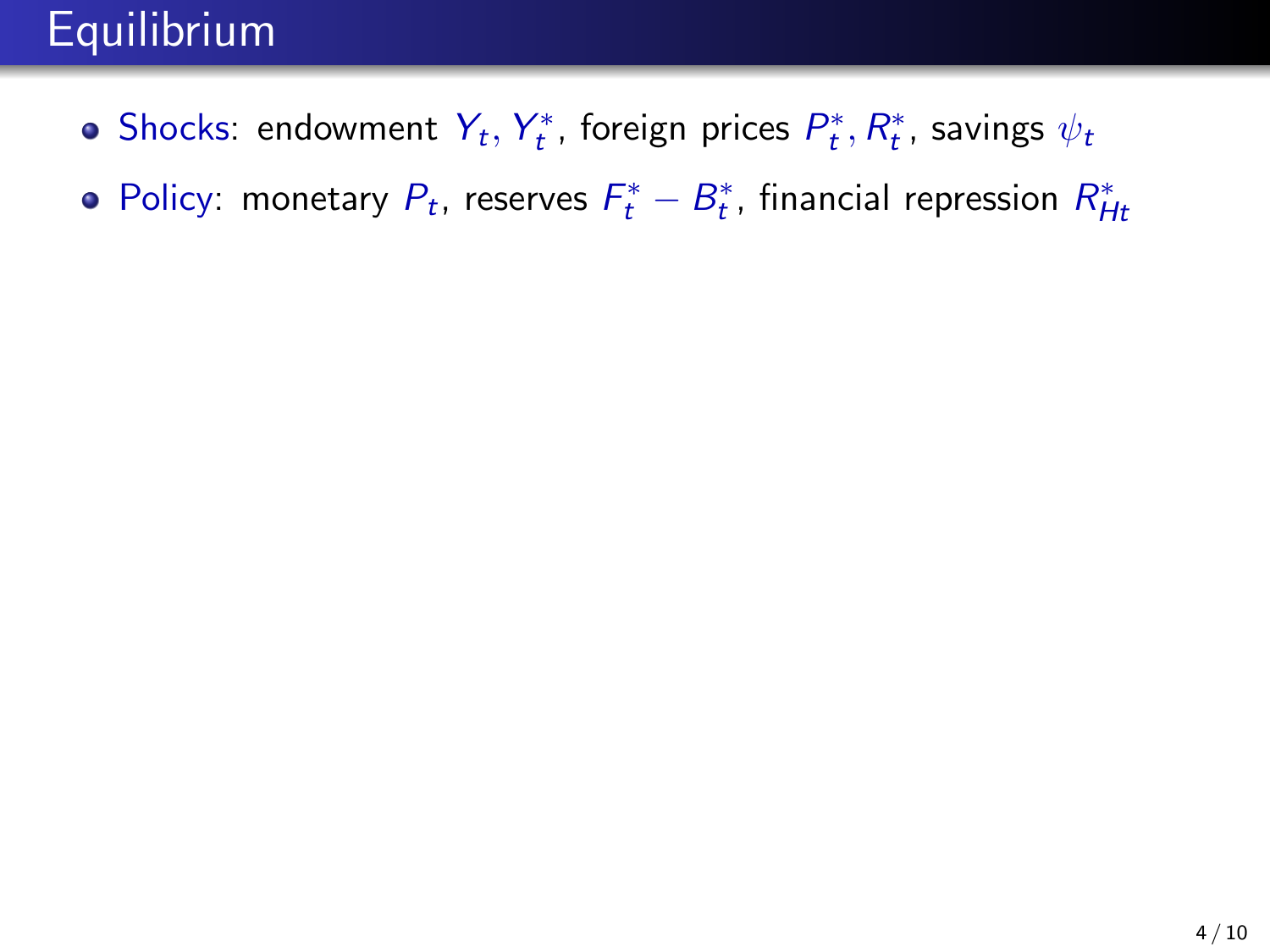### **Equilibrium**

- Shocks: endowment  $Y_t, Y_t^*$ , foreign prices  $P_t^*, R_t^*$ , savings  $\psi_t$
- Policy: monetary  $P_t$ , reserves  $F_t^* B_t^*$ , financial repression  $R_{Ht}^*$
- Endogenous: NFA  $F_t^*$ , imports  $C_{F_t}^*$ , exchange rate  $\mathcal{E}_t$

**1** country budget constraint:

$$
\frac{F_{t+1}^*}{R_t^*} - F_t^* = \underbrace{Y_t^* - P_t^* C_{Ft}}_{N X_t}
$$

2 demand for foreign currency savings (Euler equation):

$$
\beta R_{Ht}^* \mathbb{E}_t \left\{ \frac{P_t^*}{P_{t+1}^*} \left[ \left( \frac{C_{Ft}}{C_{F,t+1}} \right)^{1/\theta} + \tilde{\kappa} C_{Ft}^{1/\theta} \left( \psi_t - \frac{B_{t+1}^*}{P_{t+1}^*} \right) \right] \right\} = 1
$$

**3** import demand (expenditure switching):

$$
\frac{C_{Ft}}{C_{Ht}} = \frac{\gamma}{1-\gamma} \left(\frac{\mathcal{E}_t P_t^*}{P_t}\right)^{-\theta}
$$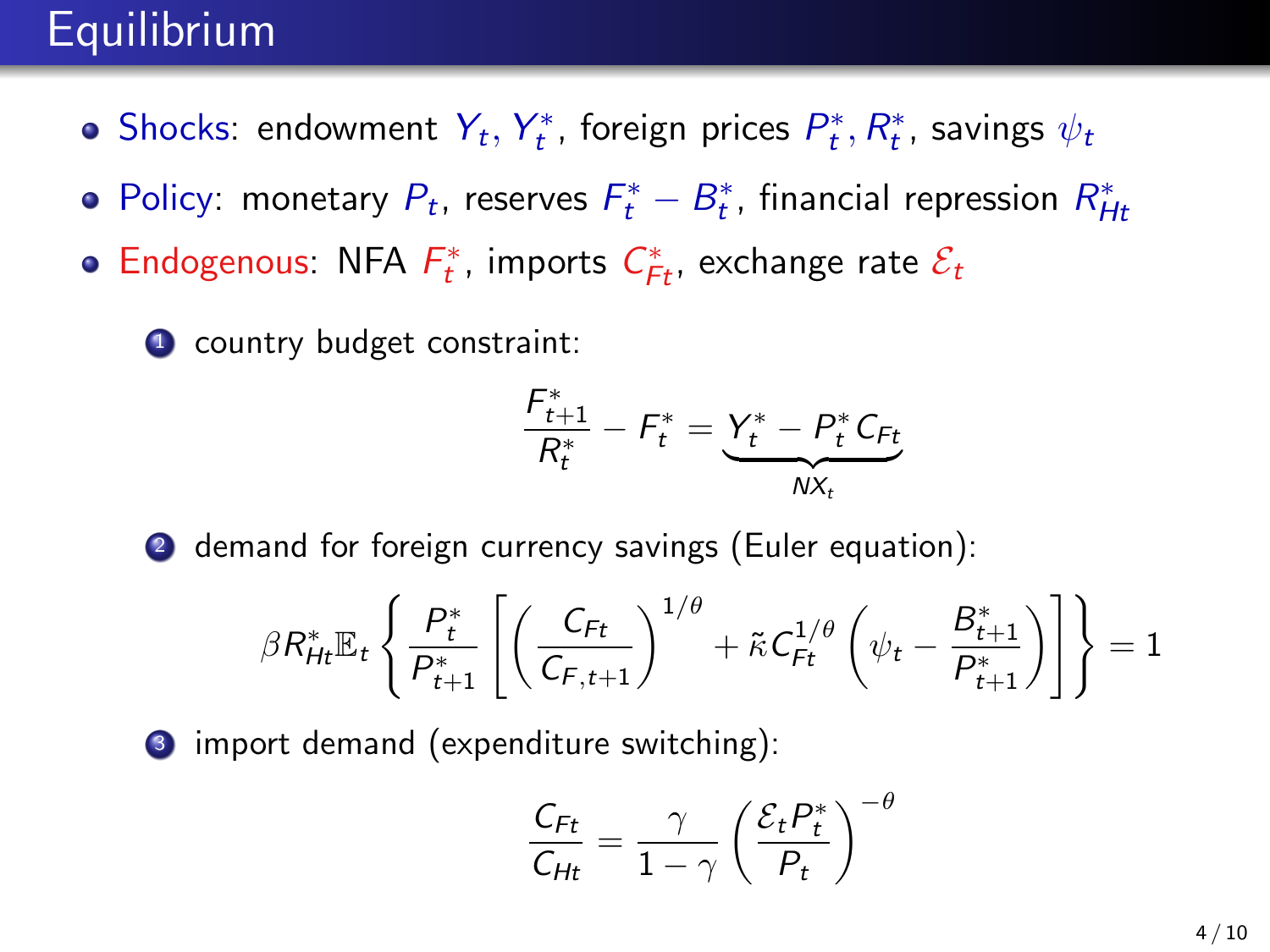- **1** Export sanctions  $\Rightarrow Y_t^* \downarrow$
- **2** Import sanctions  $\Rightarrow$   $P_t^* \uparrow$
- **3** Exit of multinationals  $\Rightarrow Y_t \downarrow$
- $\bullet$  Foreign asset freeze  $\Rightarrow$   $F_0^*\downarrow$
- § Exclusion from financial markets  $\Rightarrow$   $R_t^* = 1, F_t^* \geq 0$
- **Limited access to safe assets**  $\Rightarrow \psi_t$  ↑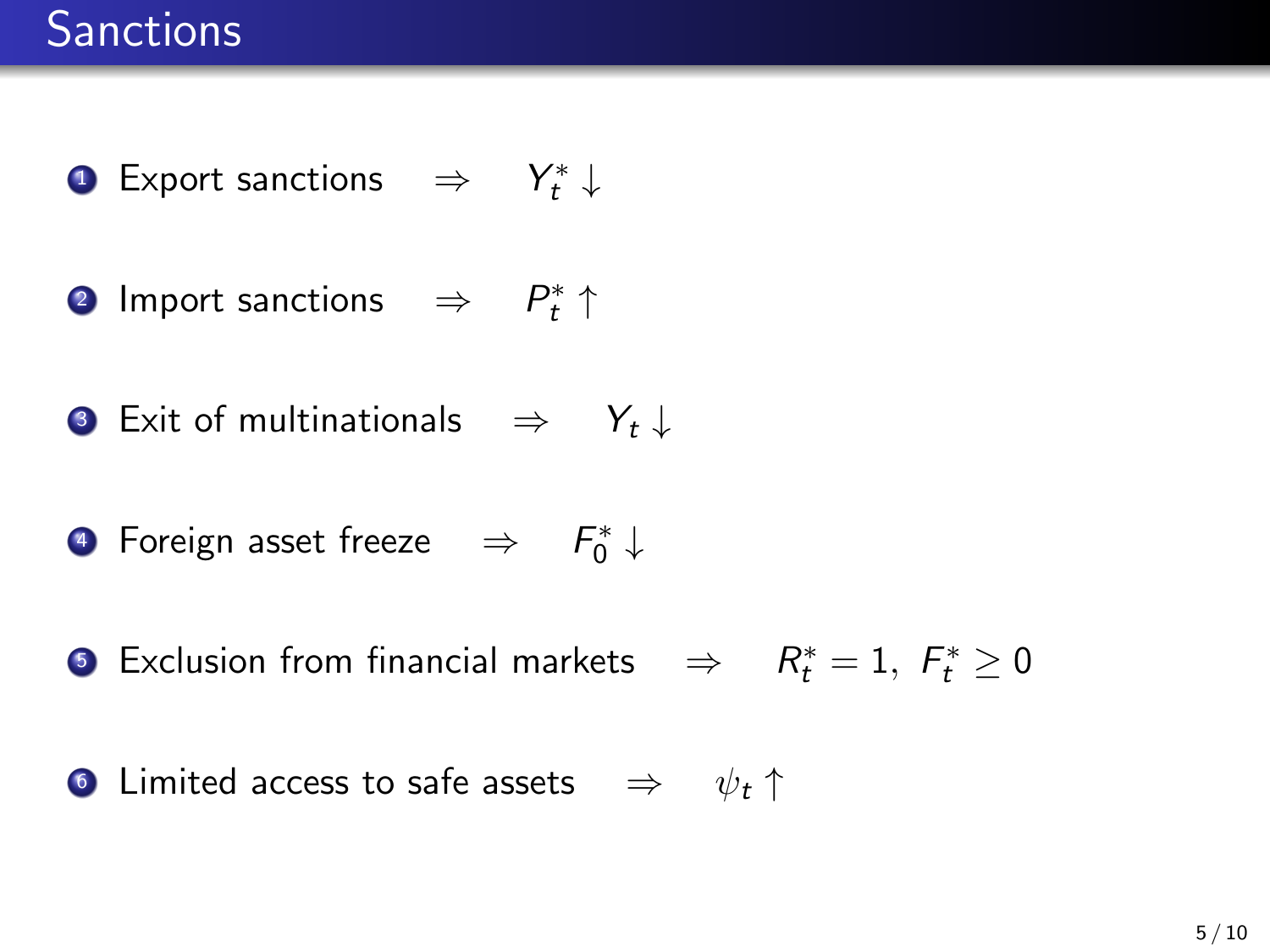# SANCTIONS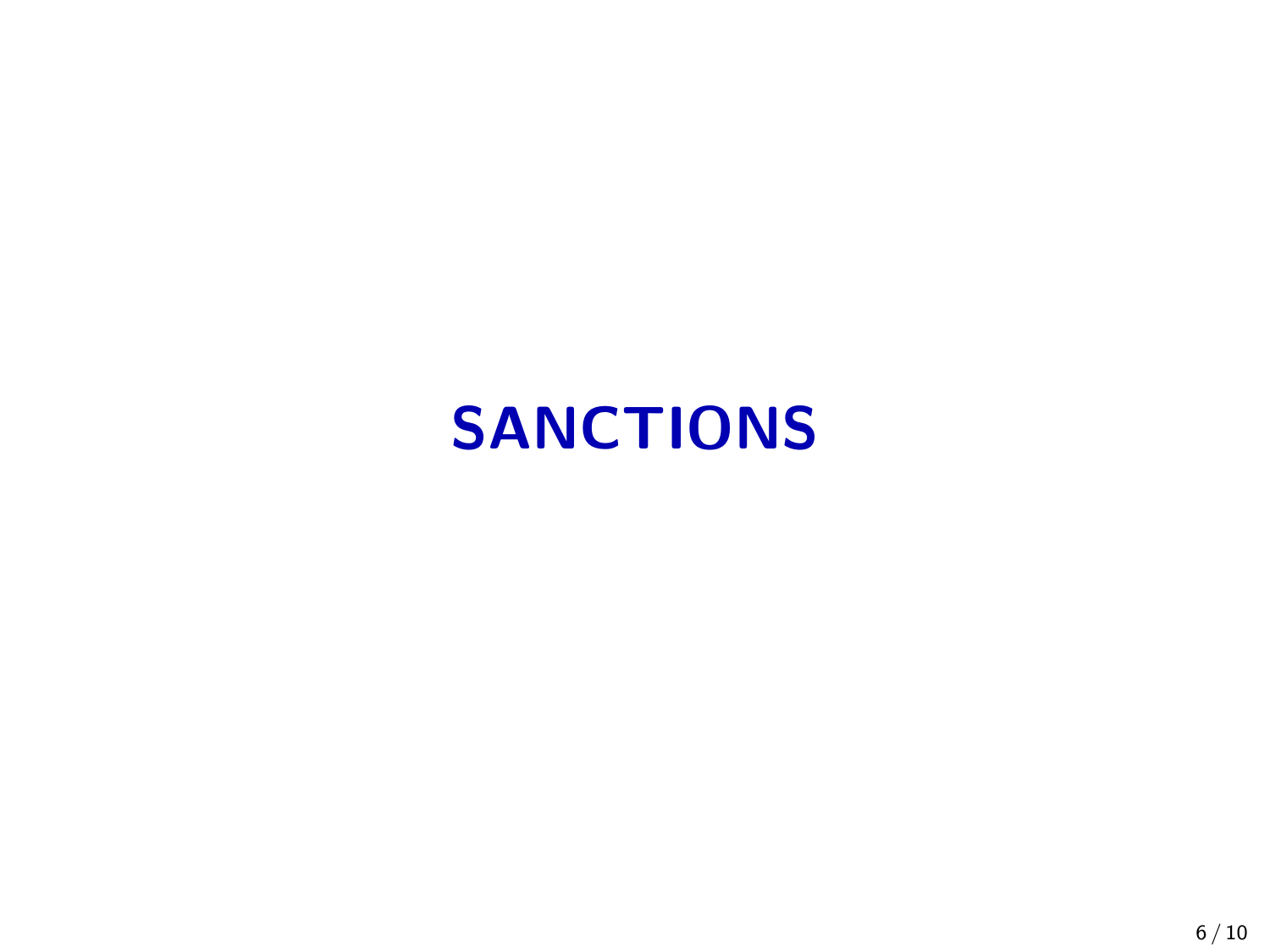**Proposition:** Permanent sanctions on imports  $\{P_t^*\}\uparrow$  and a combination of sanctions on exports with a partial freeze of foreign assets  $\{Y_t^*,F_0^*\}\downarrow$  result in

**1** same allocation and welfare, including reduced imports  $\{C_{Ft}\}\downarrow$ 

$$
\frac{1}{R_t^*} \cdot F_{t+1}^* = F_t^* + Y_t^* - P_t^* C_{F_t}
$$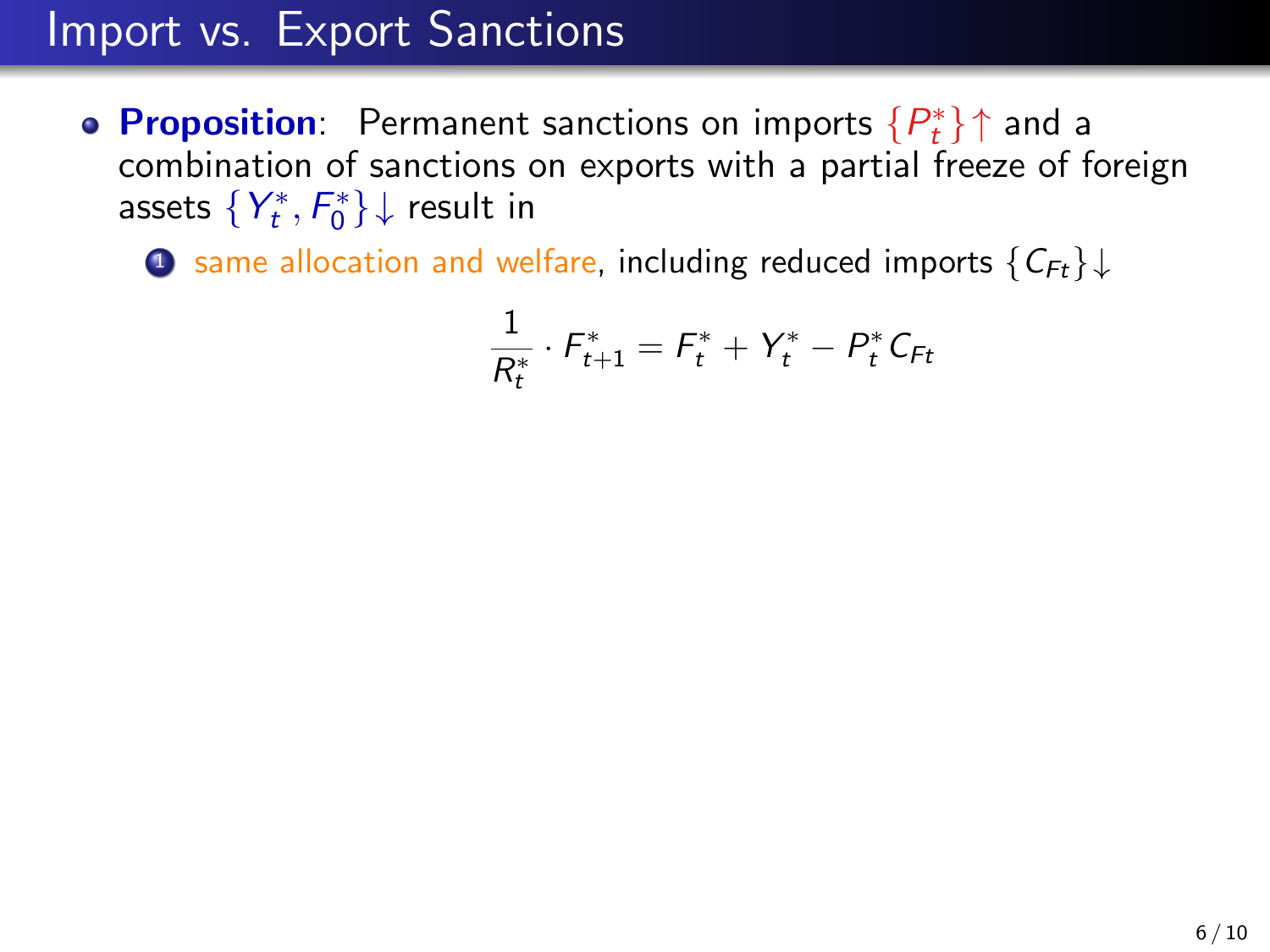**Proposition:** Permanent sanctions on imports  $\{P_t^*\}\uparrow$  and a combination of sanctions on exports with a partial freeze of foreign assets  $\{Y_t^*,F_0^*\}\downarrow$  result in

**1** same allocation and welfare, including reduced imports  $\{C_{Ft}\}\downarrow$ 

$$
\frac{1}{R_t^*} \cdot \frac{F_{t+1}^*}{P_{t+1}^*} = \frac{F_t^*}{P_t^*} + \frac{Y_t^*}{P_t^*} - C_{Ft}
$$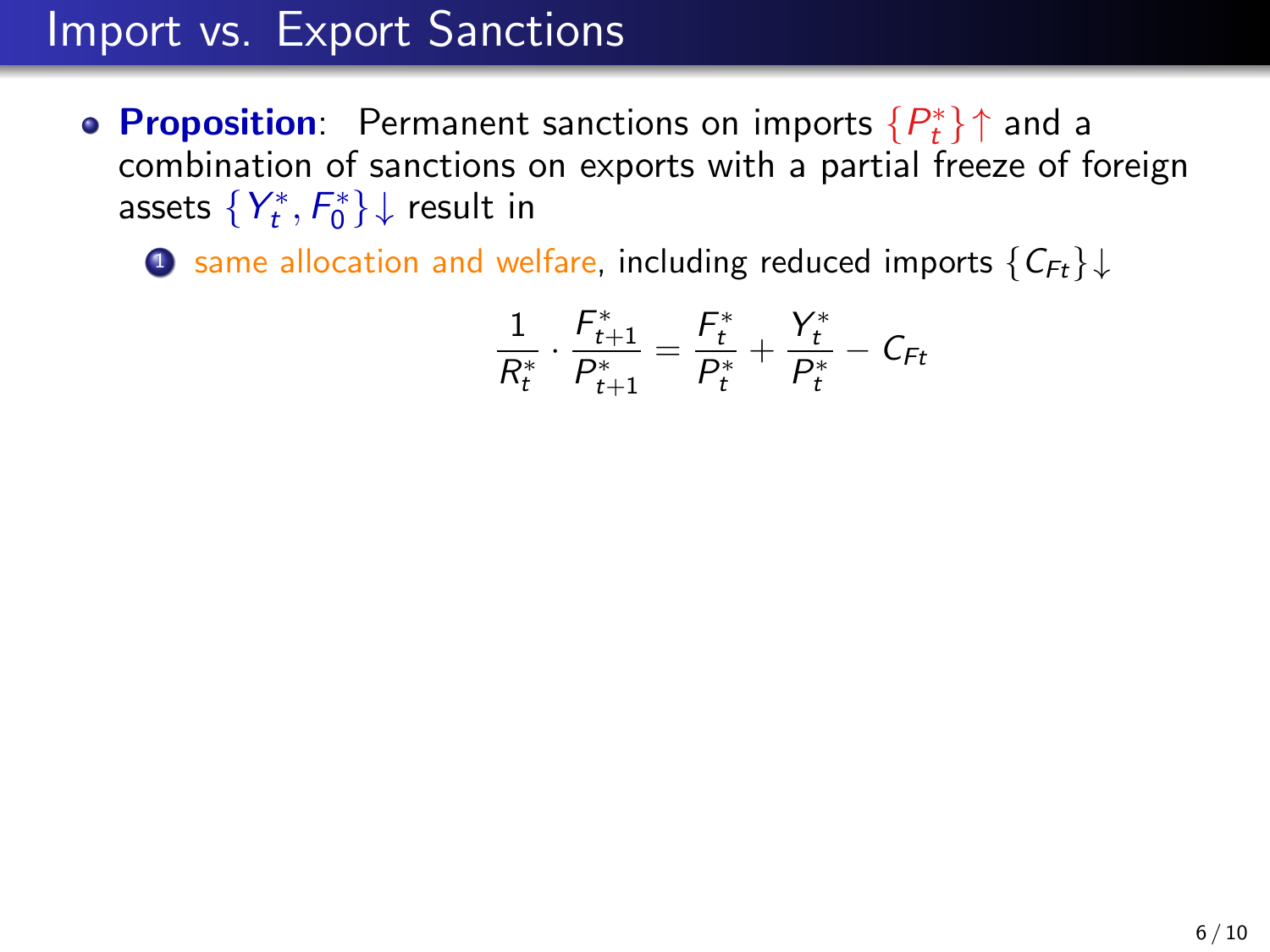**Proposition:** Permanent sanctions on imports  $\{P_t^*\}\uparrow$  and a combination of sanctions on exports with a partial freeze of foreign assets  $\{Y_t^*,F_0^*\}\downarrow$  result in

**1** same allocation and welfare, including reduced imports  ${C_{F_t}} \downarrow$ 

$$
\frac{1}{R_t^*} \cdot \frac{F_{t+1}^*}{P_{t+1}^*} = \frac{F_t^*}{P_t^*} + \frac{Y_t^*}{P_t^*} - C_{Ft}
$$

— another manifestation of Lerner symmetry (BFGI 2019)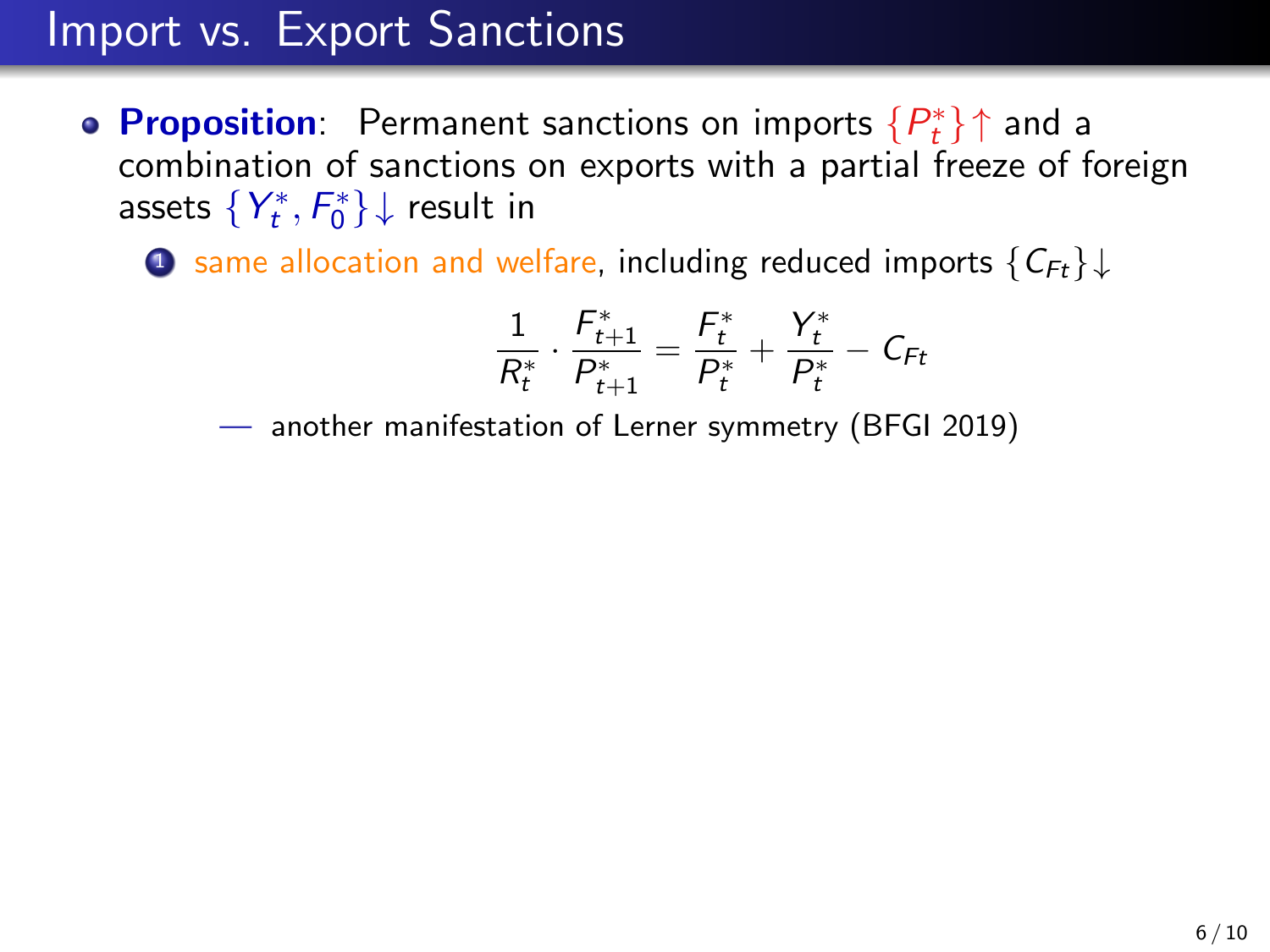**Proposition:** Permanent sanctions on imports  $\{P_t^*\}\uparrow$  and a combination of sanctions on exports with a partial freeze of foreign assets  $\{Y_t^*,F_0^*\}\downarrow$  result in

**1** same allocation and welfare, including reduced imports  $\{C_{Ft}\}\downarrow$ 

$$
\frac{1}{R_t^*} \cdot \frac{F_{t+1}^*}{P_{t+1}^*} = \frac{F_t^*}{P_t^*} + \frac{Y_t^*}{P_t^*} - C_{Ft}
$$

— another manifestation of Lerner symmetry (BFGI 2019)

2 opposite changes in the exchange rate

$$
\mathcal{E}_t = \frac{P_t}{C_{Ft}^{1/\theta} P_t^*} \left(\frac{\gamma}{1-\gamma} Y_t\right)^{\frac{1}{\theta}}
$$

 $-$  export sanctions  $Y_t^* \downarrow \Rightarrow C_{Ft} \downarrow \Rightarrow$  depreciation  $\mathcal{E}_t \uparrow$ 

 $\rightharpoonup$  import sanctions  $P_t^*\!\uparrow\;\Rightarrow\;\mathsf{C}_{Ft}\!\downarrow\;\Rightarrow\;$  appreciation  $\mathcal{E}_t\!\downarrow$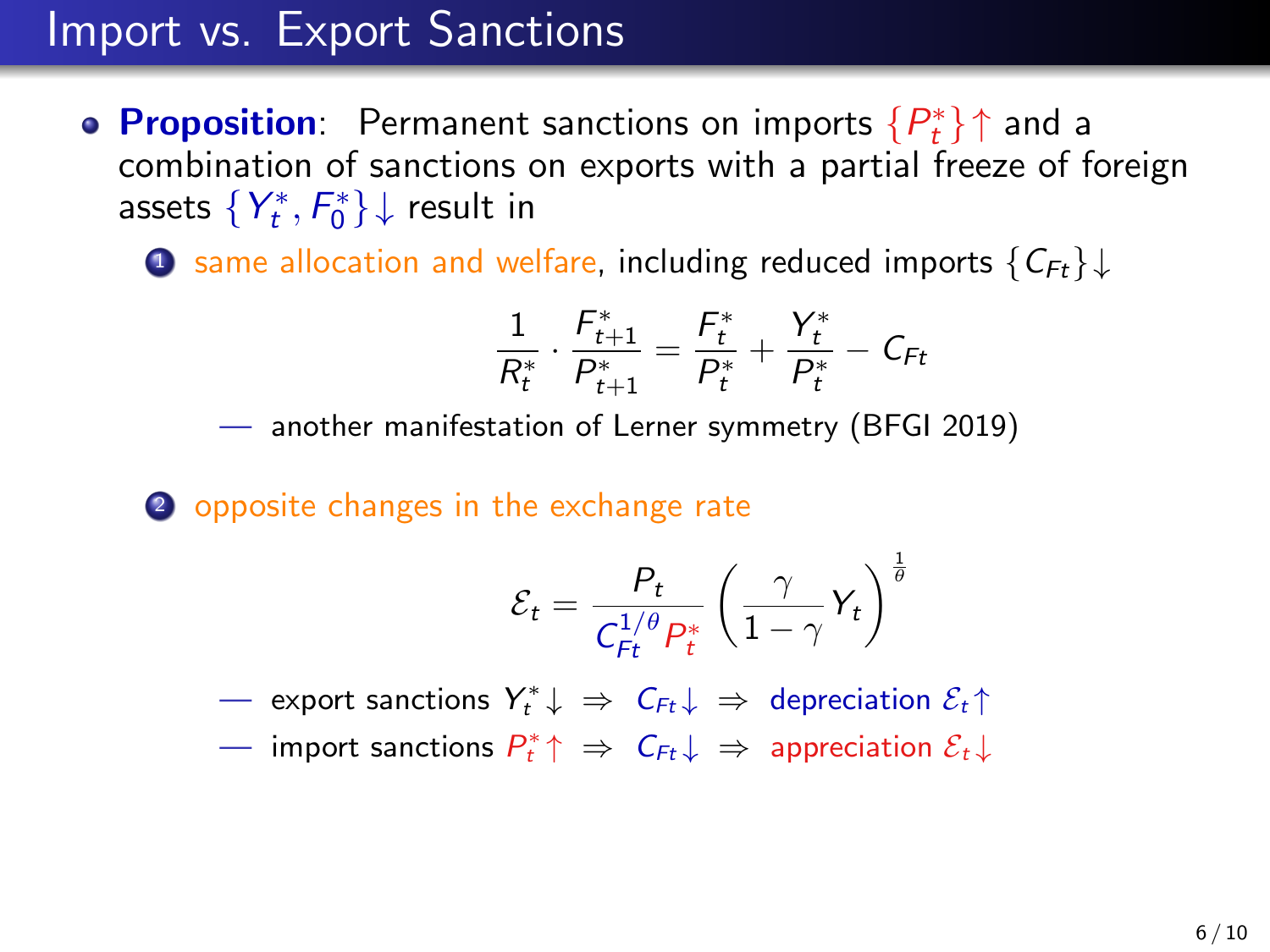**Proposition:** Permanent sanctions on imports  $\{P_t^*\}\uparrow$  and a combination of sanctions on exports with a partial freeze of foreign assets  $\{Y_t^*,F_0^*\}\downarrow$  result in

**1** same allocation and welfare, including reduced imports  $\{C_{Ft}\}\downarrow$ 

$$
\frac{1}{R_t^*} \cdot \frac{F_{t+1}^*}{P_{t+1}^*} = \frac{F_t^*}{P_t^*} + \frac{Y_t^*}{P_t^*} - C_{Ft}
$$

— another manifestation of Lerner symmetry (BFGI 2019)

2 opposite changes in the exchange rate

$$
\mathcal{E}_t = \frac{P_t}{C_{Ft}^{1/\theta} P_t^*} \left(\frac{\gamma}{1-\gamma} Y_t\right)^{\frac{1}{\theta}}
$$

 $-$  export sanctions  $Y_t^* \downarrow \Rightarrow C_{Ft} \downarrow \Rightarrow$  depreciation  $\mathcal{E}_t \uparrow$ 

 $\rightharpoonup$  import sanctions  $P_t^*\!\uparrow\;\Rightarrow\;\mathsf{C}_{Ft}\!\downarrow\;\Rightarrow\;$  appreciation  $\mathcal{E}_t\!\downarrow$ 

• Exit of foreign multinationals  $\{Y_t\}\downarrow$  has no effect on imports  $\{C_{F_t}\}\,$ but appreciates the exchange rate  $\{\mathcal{E}_t\}\downarrow$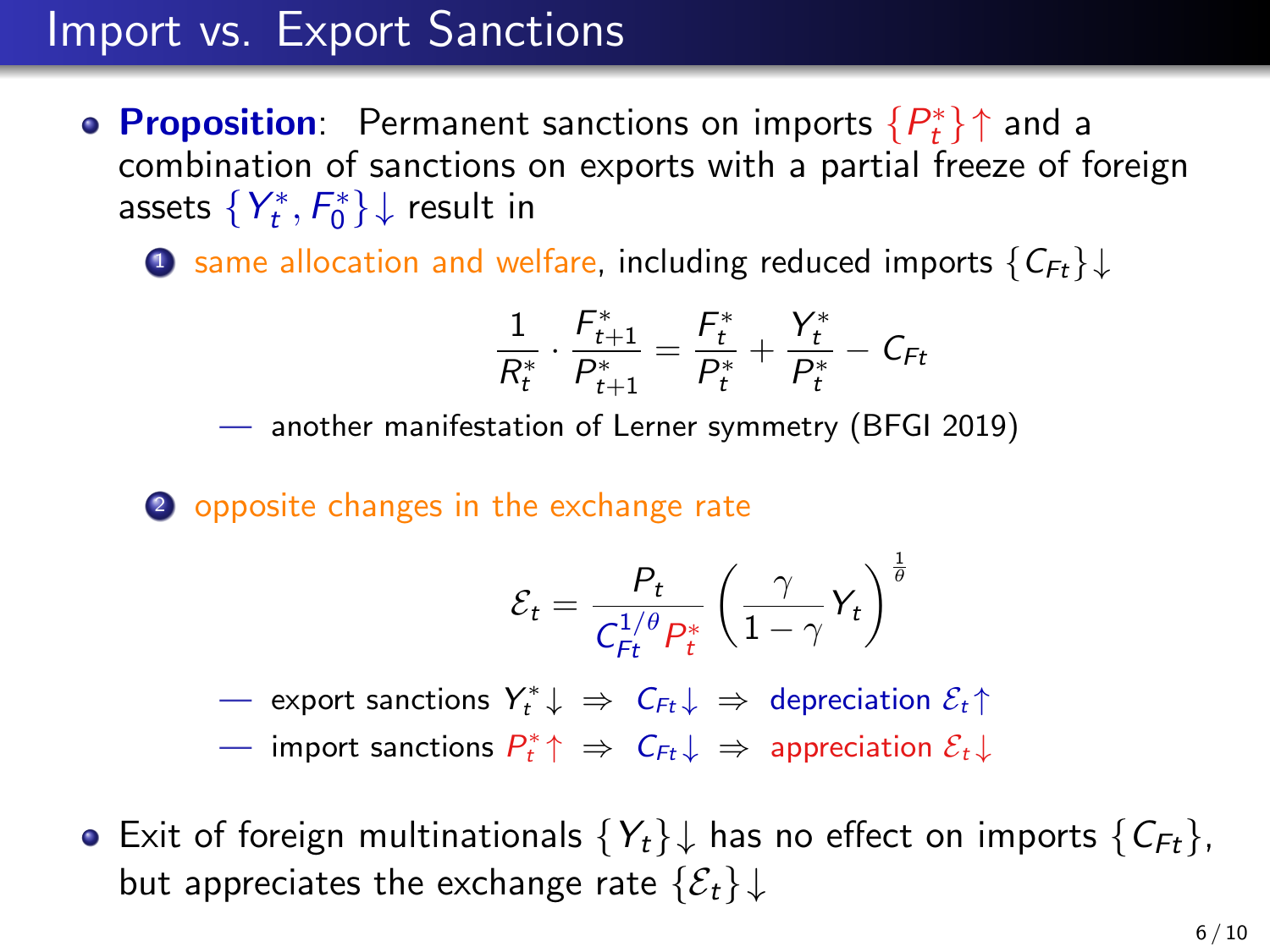• Corollary: The import and export sanctions of  $x\%$  have identical effects on gov't revenues and cost of living:

$$
d \log TR = -\frac{ER}{TR} \cdot \frac{\theta - 1}{\theta} \cdot x\%, \qquad d \log CPI = \frac{\text{Import}}{GDP} \cdot \frac{1}{\theta} \cdot x\%,
$$

 $-$  TR are fiscal revenues and ER are revenues from exports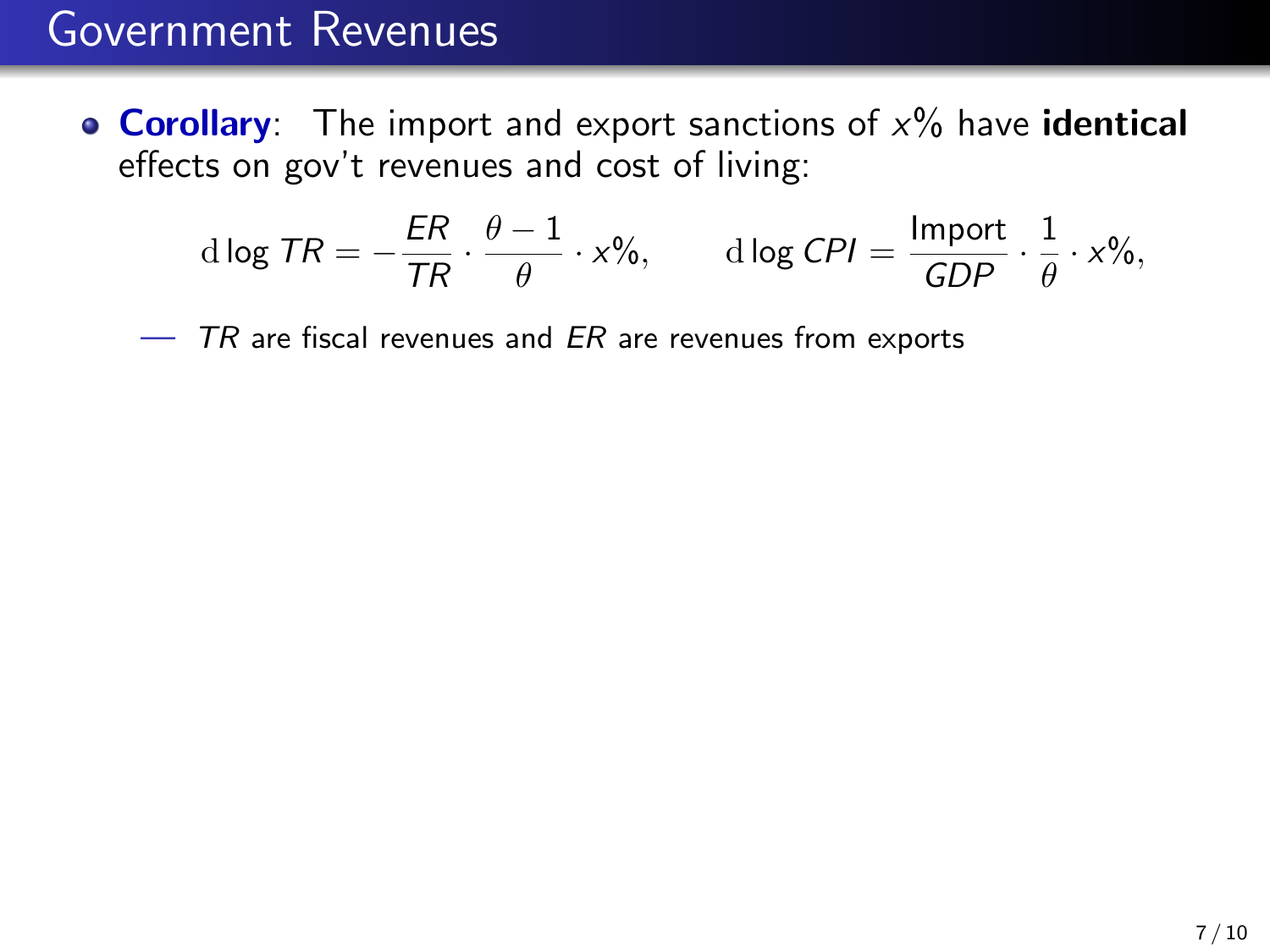• Corollary: The import and export sanctions of  $x\%$  have identical effects on gov't revenues and cost of living:

$$
d \log TR = -\frac{ER}{TR} \cdot \frac{\theta - 1}{\theta} \cdot x\%, \qquad d \log CPI = \frac{\text{Import}}{GDP} \cdot \frac{1}{\theta} \cdot x\%,
$$

 $-$  TR are fiscal revenues and ER are revenues from exports

Effect of  $Y_t$ ,  $F_0^*$  on gov't revenues  $\sim \frac{ER}{TR}$ , effect of  $P_t^*$  on CPI  $\sim \frac{\text{Import}}{GDP}$ GDP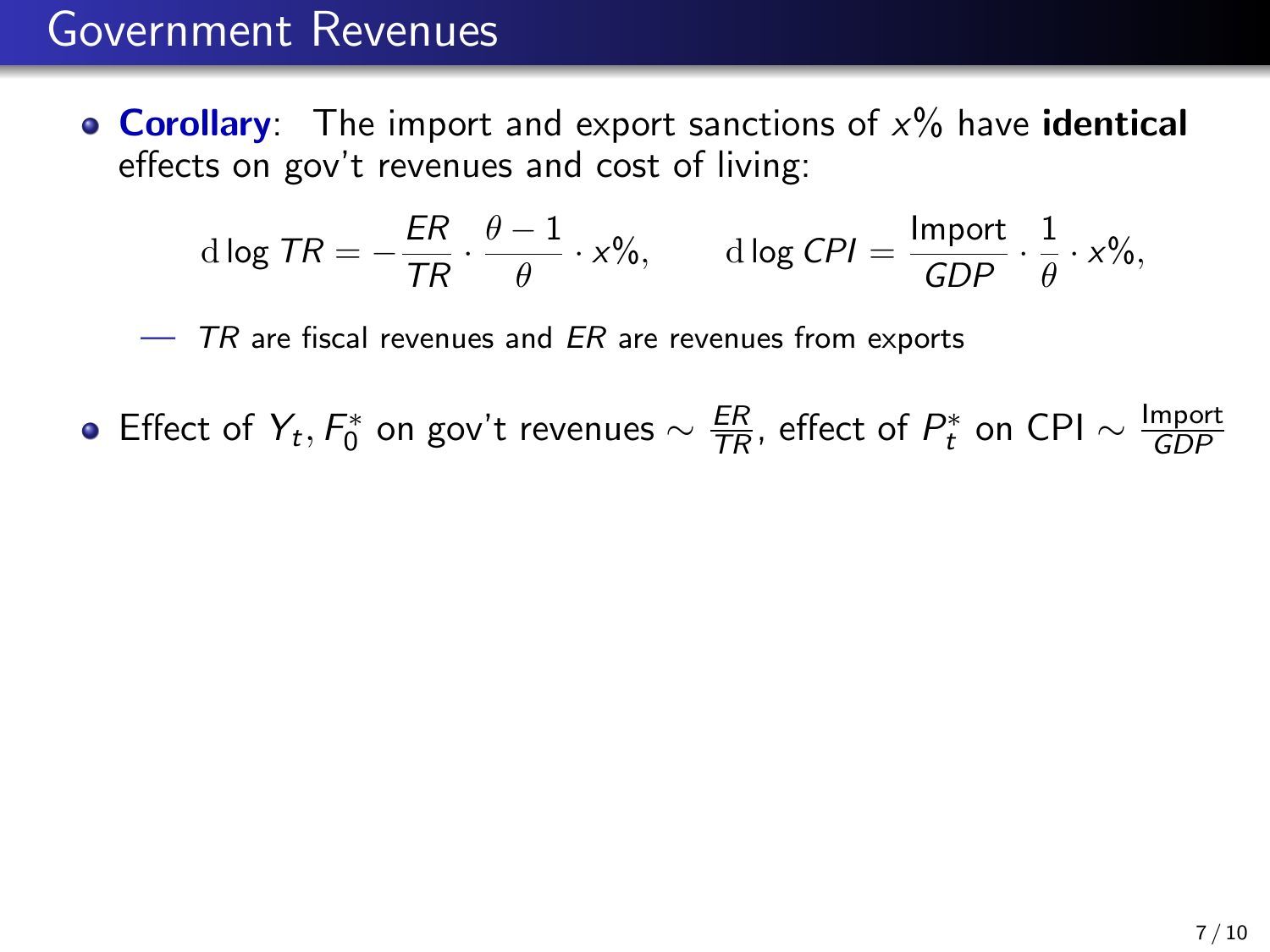• **Corollary**: The import and export sanctions of  $x\%$  have **identical** effects on gov't revenues and cost of living:

$$
d \log TR = -\frac{ER}{TR} \cdot \frac{\theta - 1}{\theta} \cdot x\%, \qquad d \log CPI = \frac{\text{Import}}{GDP} \cdot \frac{1}{\theta} \cdot x\%,
$$

 $-$  TR are fiscal revenues and ER are revenues from exports

- Effect of  $Y_t$ ,  $F_0^*$  on gov't revenues  $\sim \frac{ER}{TR}$ , effect of  $P_t^*$  on CPI  $\sim \frac{\text{Import}}{GDP}$ GDP
- Lerner symmetry for revenues:
	- export sanctions

$$
Y_t^* \downarrow + \mathcal{E}_t^* \uparrow \Rightarrow \mathrm{d} \log(\mathcal{E}_t Y_t^*) = \left(1 - \frac{1}{\theta}\right) \mathrm{d} \log Y_t^*
$$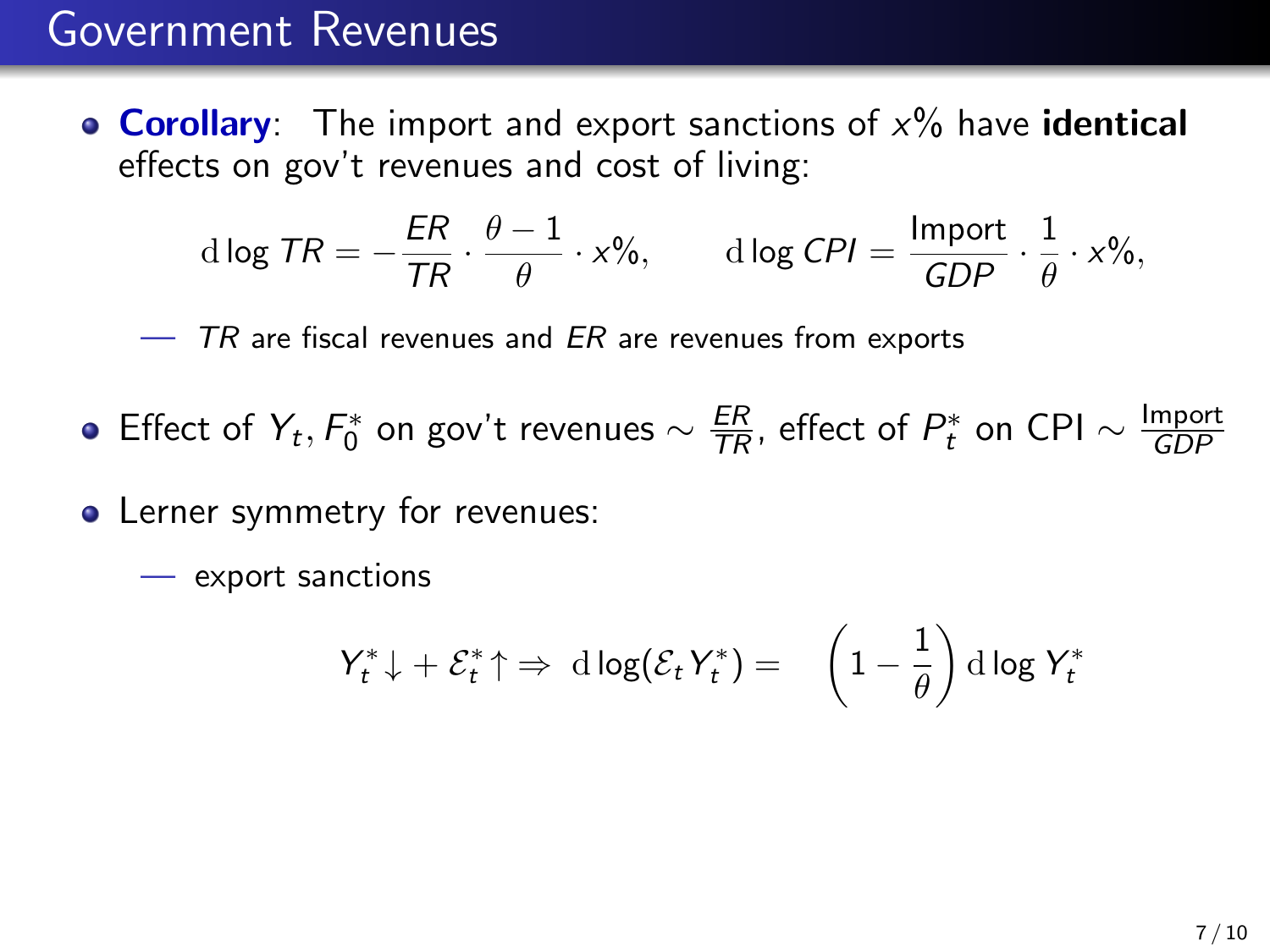• **Corollary**: The import and export sanctions of  $x\%$  have **identical** effects on gov't revenues and cost of living:

$$
d \log TR = -\frac{ER}{TR} \cdot \frac{\theta - 1}{\theta} \cdot x\%, \qquad d \log CPI = \frac{\text{Import}}{GDP} \cdot \frac{1}{\theta} \cdot x\%,
$$

 $-$  TR are fiscal revenues and ER are revenues from exports

- Effect of  $Y_t$ ,  $F_0^*$  on gov't revenues  $\sim \frac{ER}{TR}$ , effect of  $P_t^*$  on CPI  $\sim \frac{\text{Import}}{GDP}$ GDP
- Lerner symmetry for revenues:
	- export sanctions

$$
Y_t^* \downarrow + \mathcal{E}_t^* \uparrow \Rightarrow \mathrm{d} \log(\mathcal{E}_t Y_t^*) = \left(1 - \frac{1}{\theta}\right) \mathrm{d} \log Y_t^*
$$

— import sanctions

$$
\mathcal{E}_t^* \downarrow \Rightarrow \ d \log(\mathcal{E}_t Y_t^*) = -\left(1 - \frac{1}{\theta}\right) d \log P_t^*
$$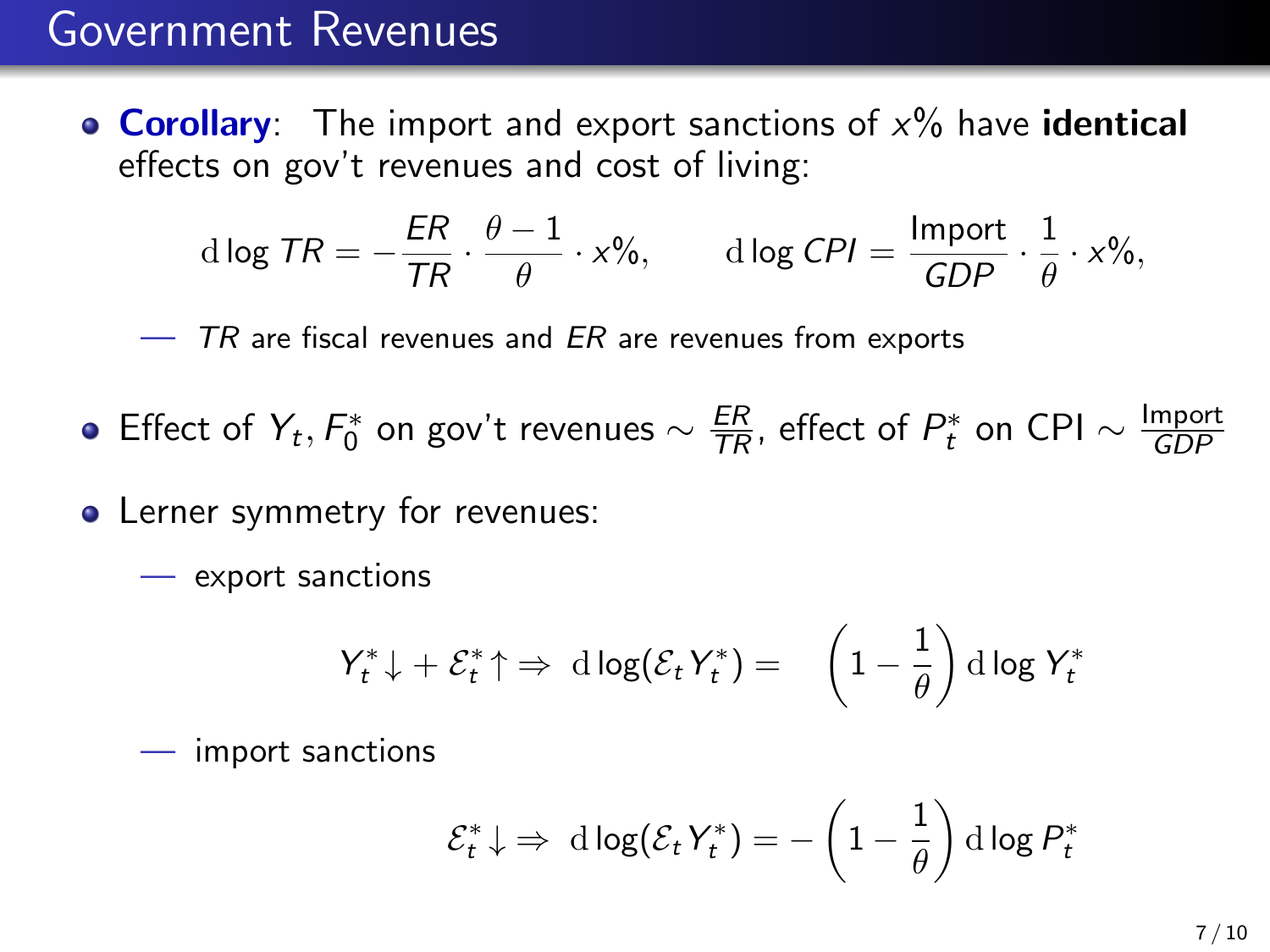## FINANCIAL SHOCK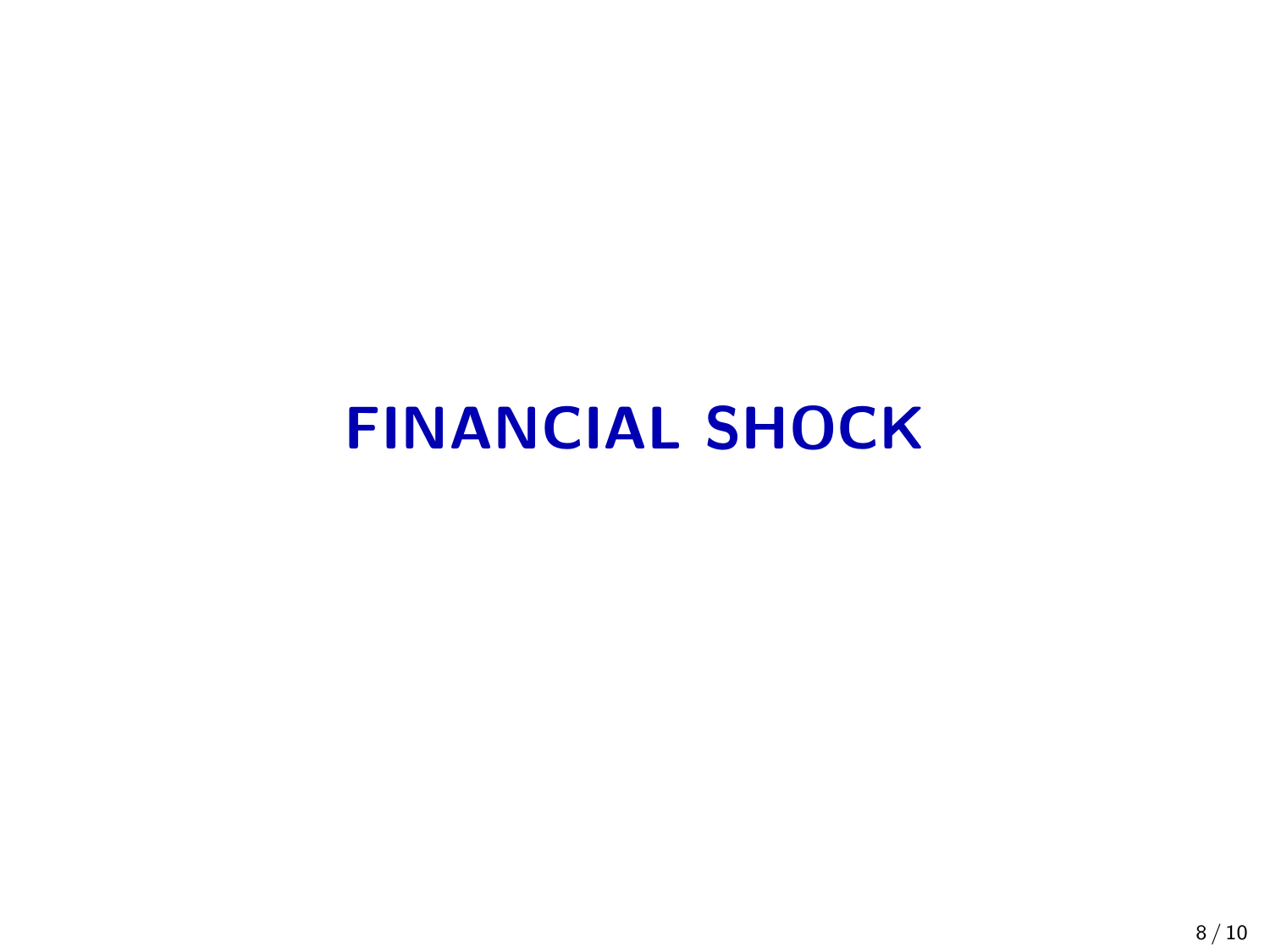- <span id="page-22-0"></span>• Proposition: Consider an increase in foreign currency demand  $\psi_t \uparrow$ 
	- **D** Passive gov't ( $F_{t+1}^* = B_{t+1}^*$ ,  $R_{Ht}^* = R_t^*$ ): imports fall  $C_{Ft} \downarrow$ , exchange rate depreciates  $\mathcal{E}_t \uparrow$ , mean reverts, and eventually overshoots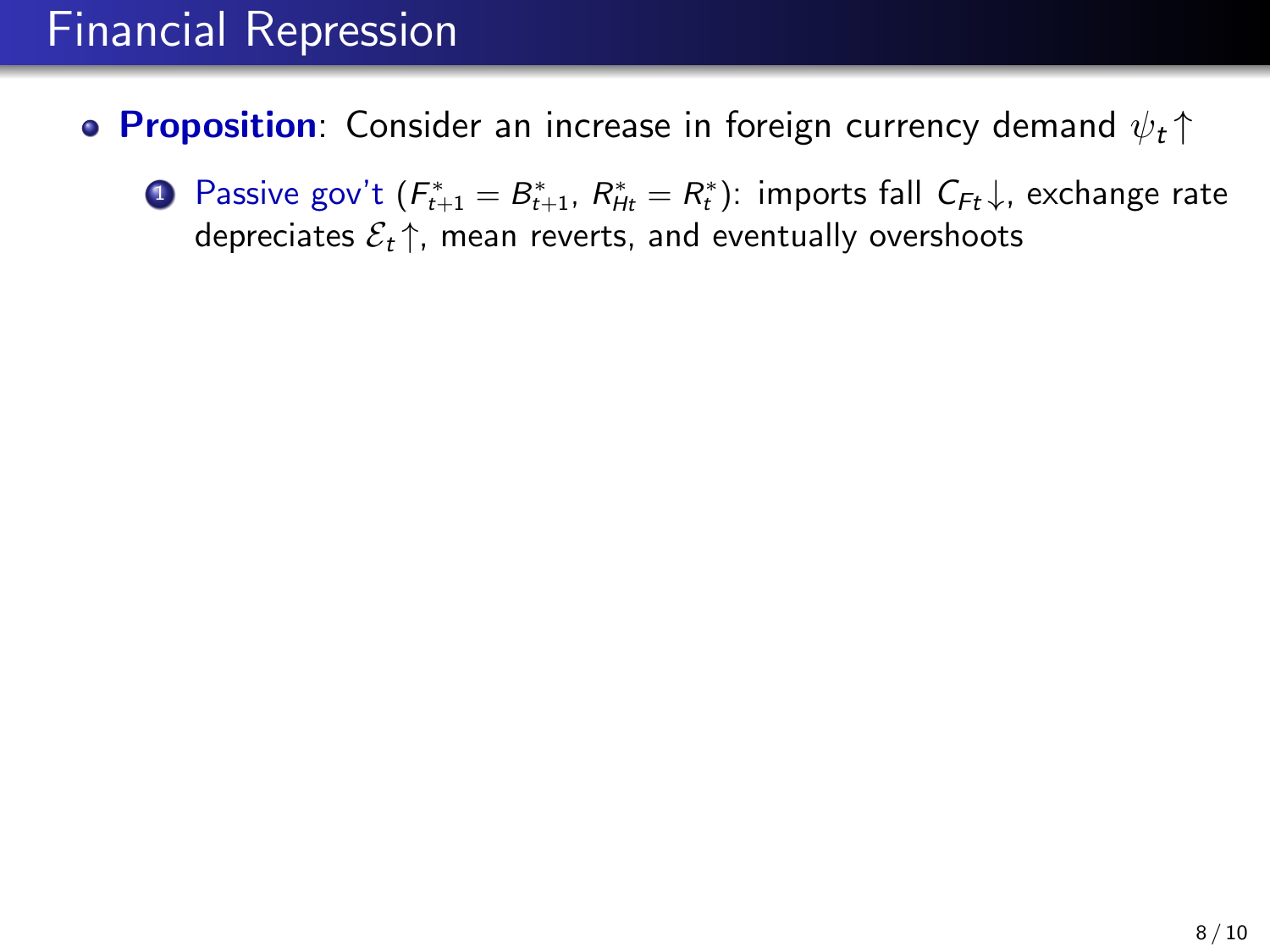- **Proposition**: Consider an increase in foreign currency demand  $\psi_t \uparrow$ 
	- **D** Passive gov't ( $F_{t+1}^* = B_{t+1}^*$ ,  $R_{Ht}^* = R_t^*$ ): imports fall  $C_{Ft} \downarrow$ , exchange rate depreciates  $\mathcal{E}_t \uparrow$ , mean reverts, and eventually overshoots

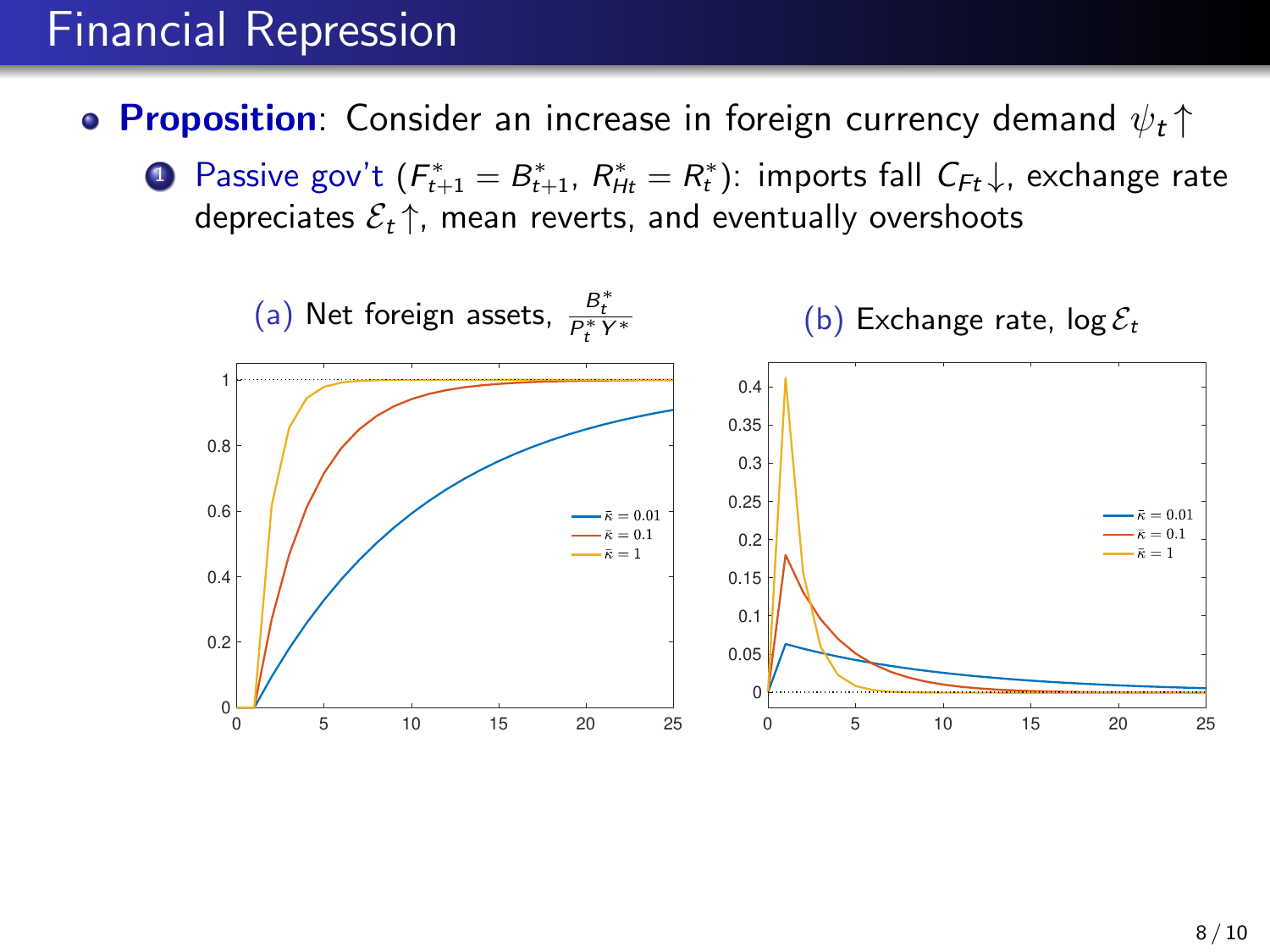- **Proposition**: Consider an increase in foreign currency demand  $\psi_t \uparrow$ 
	- **D** Passive gov't ( $F_{t+1}^* = B_{t+1}^*$ ,  $R_{Ht}^* = R_t^*$ ): imports fall  $C_{Ft} \downarrow$ , exchange rate depreciates  $\mathcal{E}_t \uparrow$ , mean reverts, and eventually overshoots
	- $\bullet$  FX policy: full accommodation by selling foreign reserves  $\mathcal{F}_{t+1}^*$   $\!-\! \mathcal{B}_{t+1}^*$ leaves unchanged the path of imports and exchange rate  $\{\tilde{C}_{Ft}, \mathcal{E}_t\}$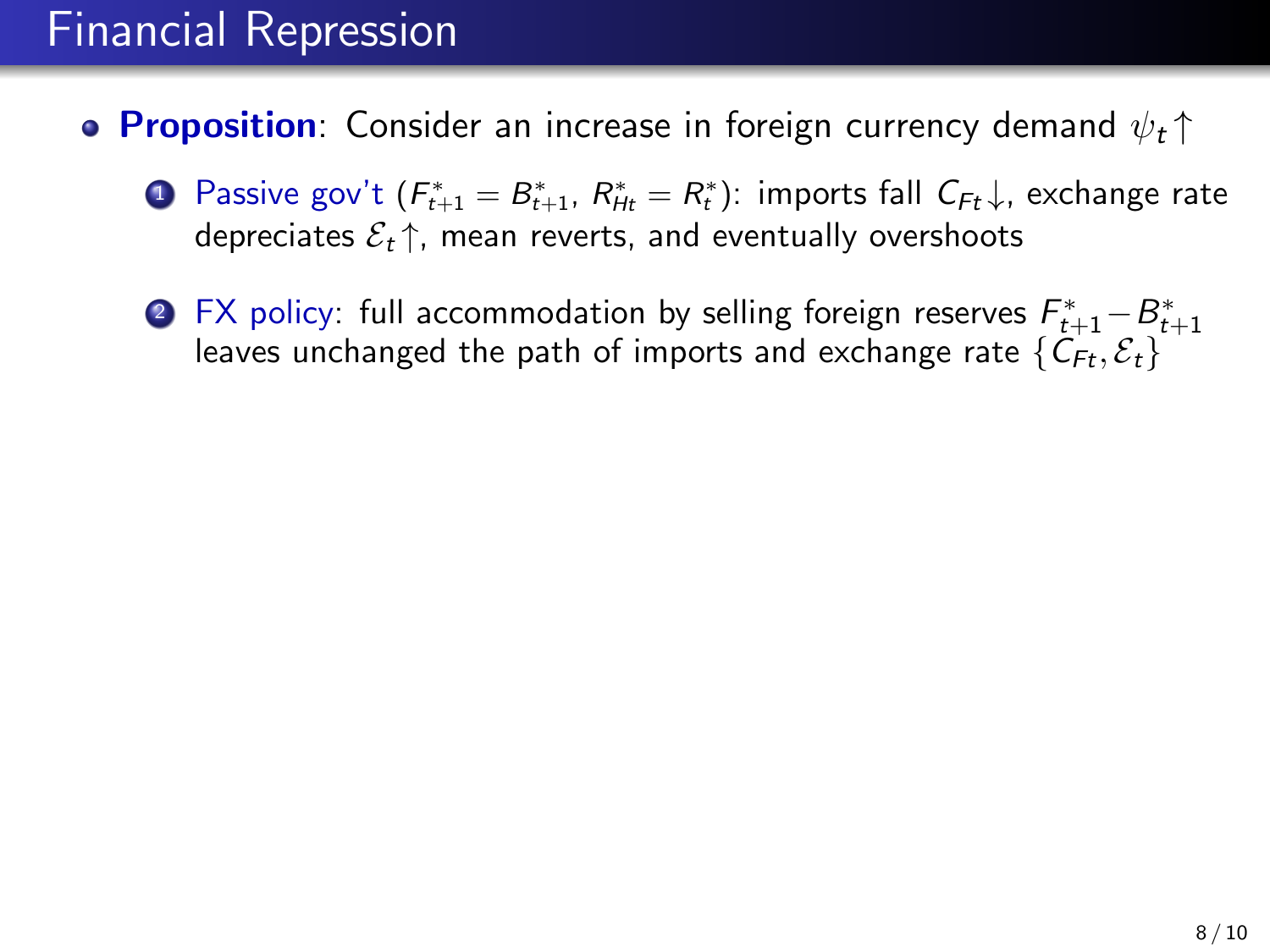- **Proposition**: Consider an increase in foreign currency demand  $\psi_t \uparrow$ 
	- **D** Passive gov't ( $F_{t+1}^* = B_{t+1}^*$ ,  $R_{Ht}^* = R_t^*$ ): imports fall  $C_{Ft} \downarrow$ , exchange rate depreciates  $\mathcal{E}_t \uparrow$ , mean reverts, and eventually overshoots
	- $\bullet$  FX policy: full accommodation by selling foreign reserves  $\mathcal{F}_{t+1}^*$   $\!-\! \mathcal{B}_{t+1}^*$ leaves unchanged the path of imports and exchange rate  $\{\tilde{C}_{Ft}, \mathcal{E}_t\}$

— synthetic FC deposits if reserves are not available

$$
\frac{F_{t+1}^*}{R_t^*} - F_t^* = Y_t^* + \frac{Y_t - W_t/P_t}{\mathcal{E}_t/P_t} + \left(\frac{B_{t+1}^*}{R_{Ht}^*} - B_t^*\right)
$$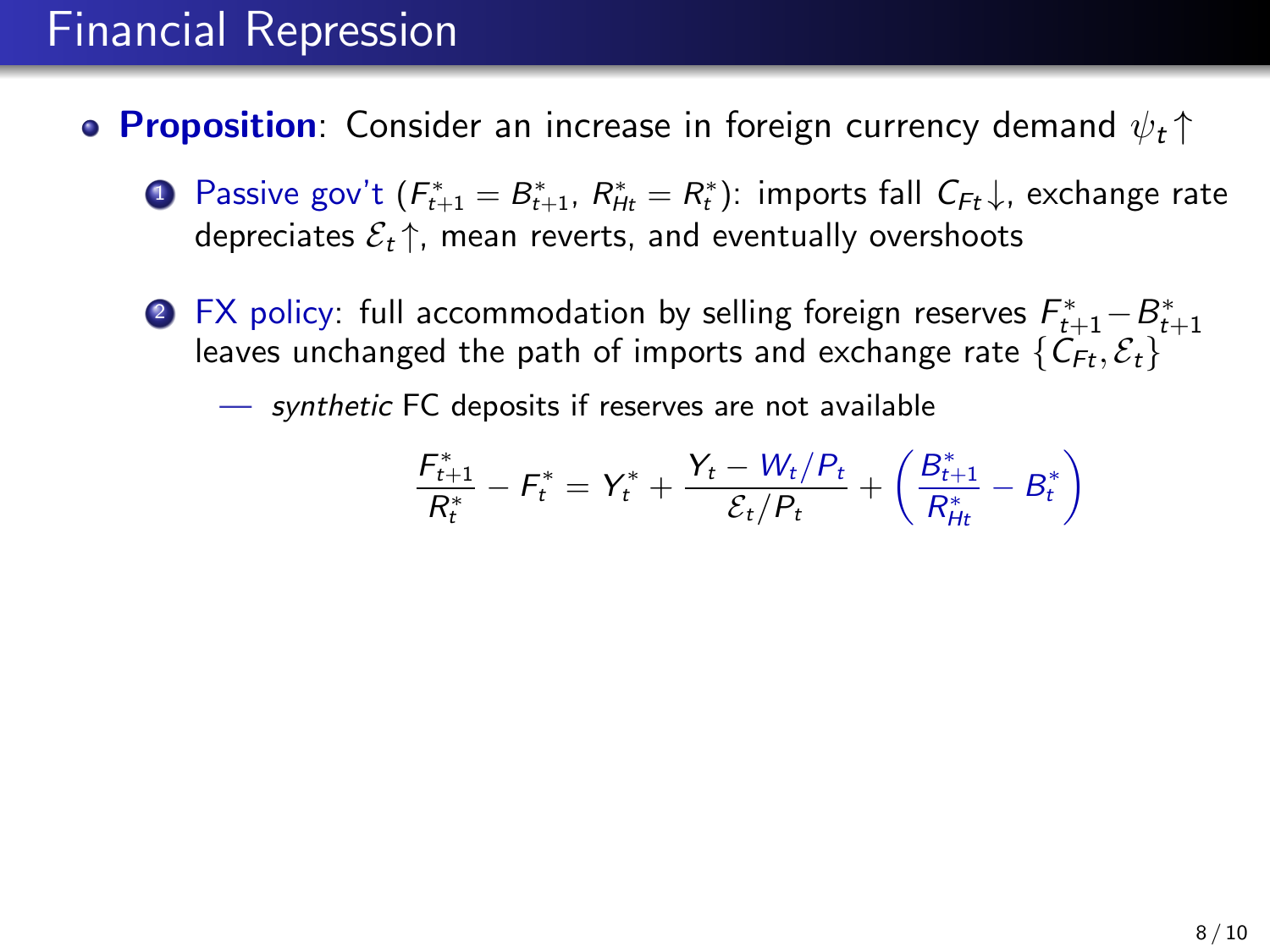- **Proposition**: Consider an increase in foreign currency demand  $\psi_t \uparrow$ 
	- **D** Passive gov't ( $F_{t+1}^* = B_{t+1}^*$ ,  $R_{Ht}^* = R_t^*$ ): imports fall  $C_{Ft} \downarrow$ , exchange rate depreciates  $\mathcal{E}_t \uparrow$ , mean reverts, and eventually overshoots
	- $\bullet$  FX policy: full accommodation by selling foreign reserves  $\mathcal{F}_{t+1}^*$   $\!-\! \mathcal{B}_{t+1}^*$ leaves unchanged the path of imports and exchange rate  $\{\tilde{C}_{Ft}, \mathcal{E}_t\}$

— synthetic FC deposits if reserves are not available

$$
\frac{F_{t+1}^*}{R_t^*} - F_t^* = Y_t^* + \frac{Y_t - W_t/P_t}{\mathcal{E}_t/P_t} + \left(\frac{B_{t+1}^*}{R_{Ht}^*} - B_t^*\right)
$$

<sup>3</sup> Financial repression: there exists a tax on foreign currency purchases  $R_{Ht}^* < R_t^*$ , which leaves the path of  $(B_{t+1}^*, F_{t+1}^*, \mathcal{C}_{Ft}, \mathcal{E}_t)$  unchanged

$$
\beta R_{Ht}^* \mathbb{E}_t \left\{ \frac{P_t^*}{P_{t+1}^*} \left[ \left( \frac{C_{Ft}}{C_{F,t+1}} \right)^{1/\theta} + \tilde{\kappa} C_{Ft}^{1/\theta} \left( \psi_t - \frac{B_{t+1}^*}{P_{t+1}^*} \right) \right] \right\} = 1
$$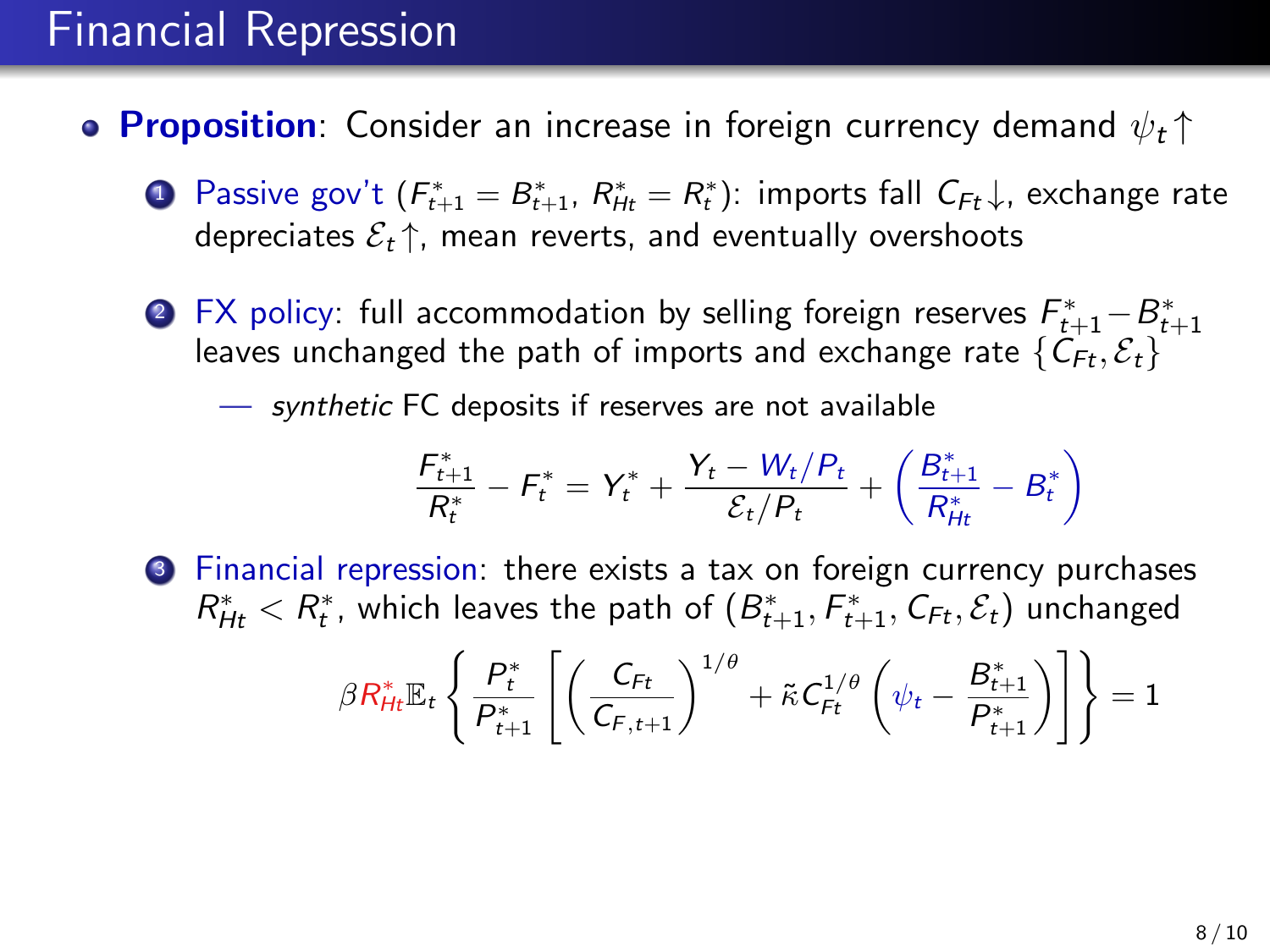- **Proposition**: Consider an increase in foreign currency demand  $\psi_t \uparrow$ 
	- **D** Passive gov't ( $F_{t+1}^* = B_{t+1}^*$ ,  $R_{Ht}^* = R_t^*$ ): imports fall  $C_{Ft} \downarrow$ , exchange rate depreciates  $\mathcal{E}_t \uparrow$ , mean reverts, and eventually overshoots
	- $\bullet$  FX policy: full accommodation by selling foreign reserves  $\mathcal{F}_{t+1}^*$   $\!-\! \mathcal{B}_{t+1}^*$ leaves unchanged the path of imports and exchange rate  $\{C_{Ft}, \mathcal{E}_t\}$

— synthetic FC deposits if reserves are not available

$$
\frac{F_{t+1}^*}{R_t^*} - F_t^* = Y_t^* + \frac{Y_t - W_t/P_t}{\mathcal{E}_t/P_t} + \left(\frac{B_{t+1}^*}{R_{Ht}^*} - B_t^*\right)
$$

Financial repression: there exists a tax on foreign currency purchases  $R_{Ht}^* < R_t^*$ , which leaves the path of  $(B_{t+1}^*, F_{t+1}^*, \mathcal{C}_{Ft}, \mathcal{E}_t)$  unchanged

$$
\beta R_{Ht}^* \mathbb{E}_t \left\{ \frac{P_{t}^*}{P_{t+1}^*} \left[ \left( \frac{C_{Ft}}{C_{F,t+1}} \right)^{1/\theta} + \tilde{\kappa} C_{Ft}^{1/\theta} \left( \psi_t - \frac{B_{t+1}^*}{P_{t+1}^*} \right) \right] \right\} = 1
$$

- if anything, relaxes the gov't budget constraint
- applies under financial autarky as well
- policy implemented by the Central Bank of Russia  $\Box$  [show](#page-33-0)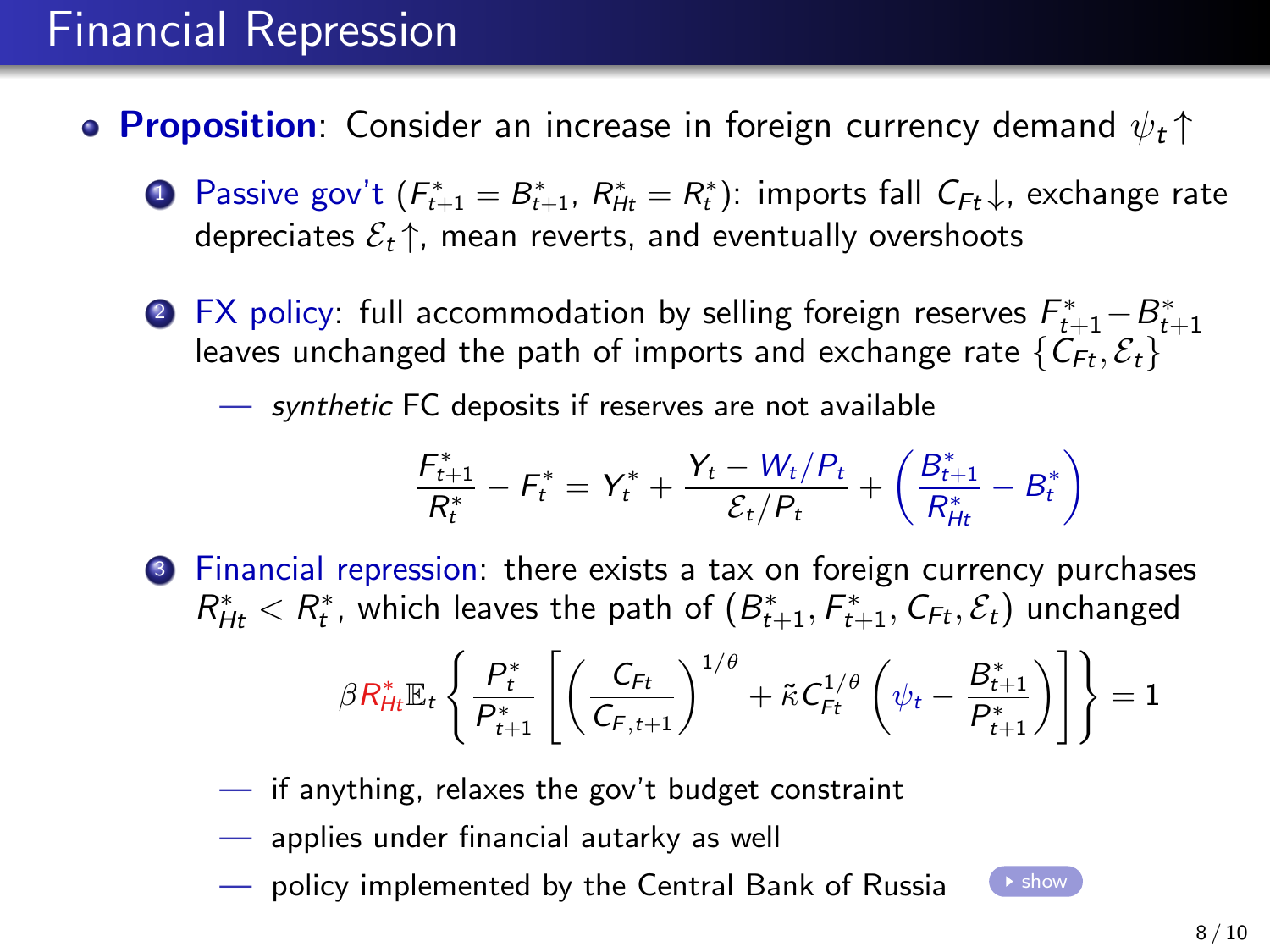## Heterogeneous Agents

- To disentangle two effects, consider extension with 2 types of agents
- **Hand-to-mouth**: receive  $\alpha P_t Y_t$ , no access to financial markets
- **Ricardian agents**: receive  $(1 \alpha)P_tY_t + \mathcal{E}_tY_t^*$ , can hold foreign currency, subject to  $\psi_t$  shocks
- **Corollary**: Assume  $\theta = 1$  and constant  $\alpha$ . Then
	- **1** aggregate dynamics does not depend on  $\alpha$  (cf. Werning'15, ARSS'21),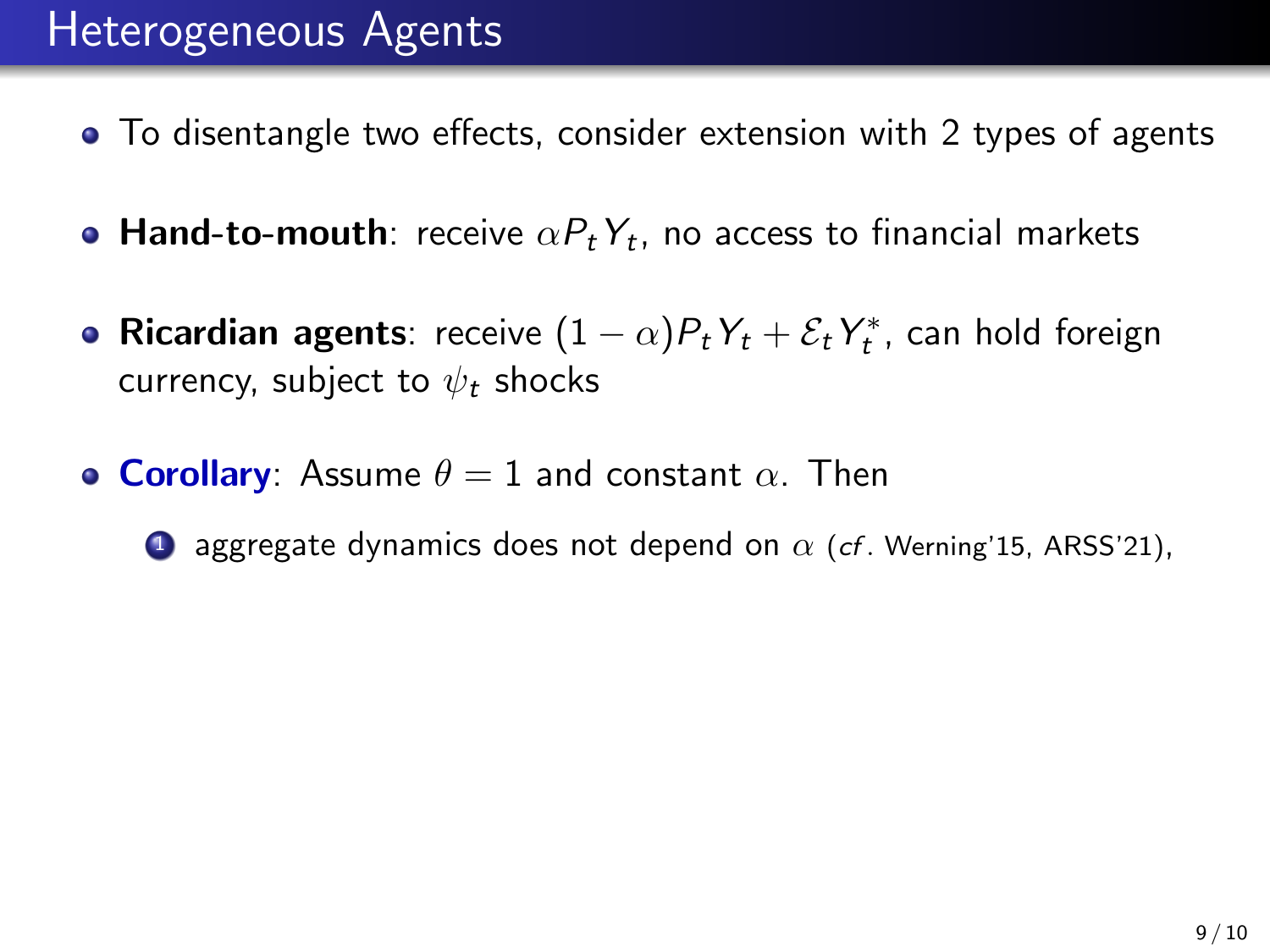## Heterogeneous Agents

- To disentangle two effects, consider extension with 2 types of agents
- **Hand-to-mouth**: receive  $\alpha P_t Y_t$ , no access to financial markets
- **Ricardian agents**: receive  $(1 \alpha)P_tY_t + \mathcal{E}_tY_t^*$ , can hold foreign currency, subject to  $\psi_t$  shocks
- **Corollary**: Assume  $\theta = 1$  and constant  $\alpha$ . Then
	- **1** aggregate dynamics does not depend on  $\alpha$  (cf. Werning'15, ARSS'21),
	- 2 financial repression reduces welfare in a representative-agent economy,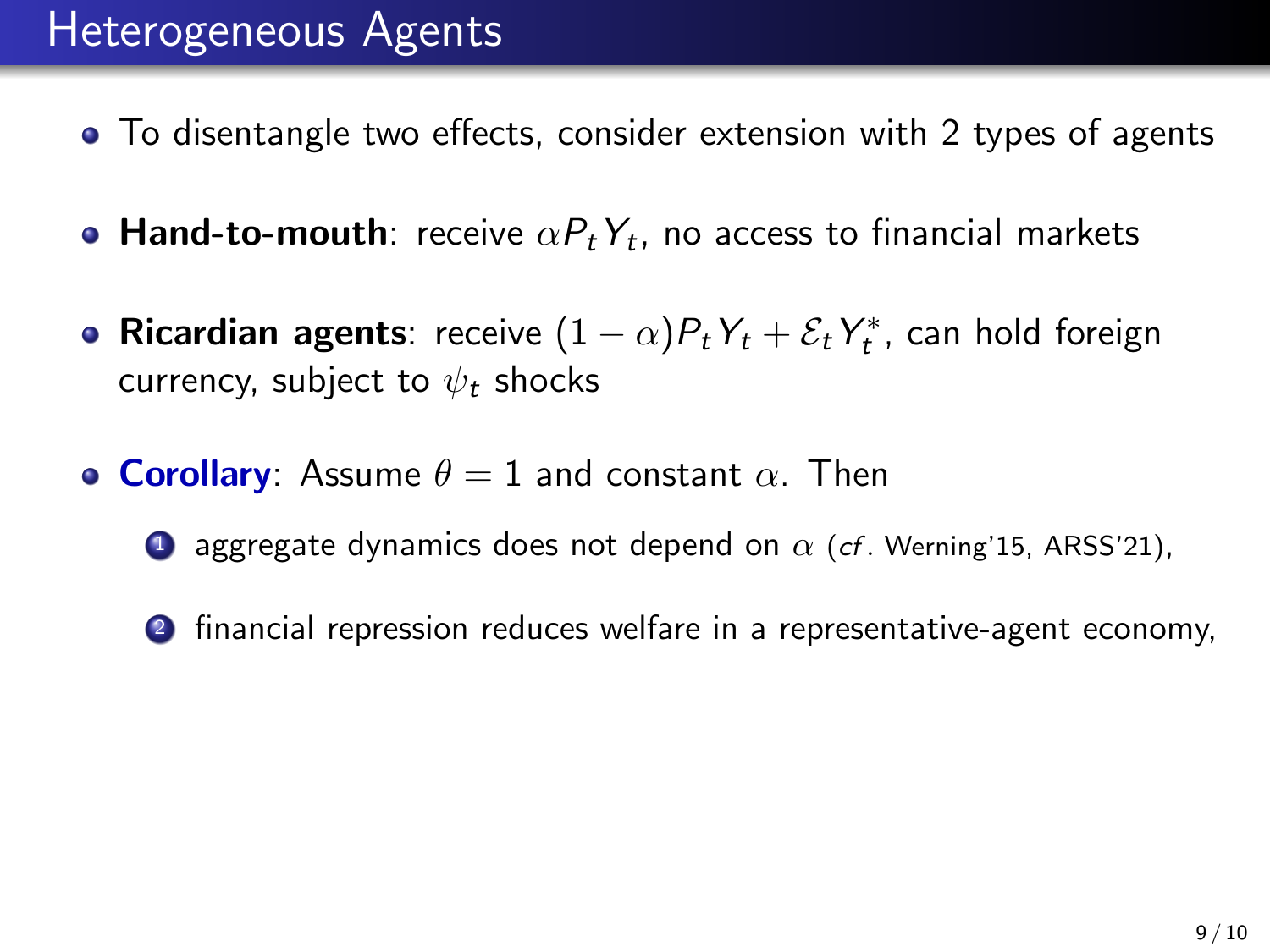## Heterogeneous Agents

- To disentangle two effects, consider extension with 2 types of agents
- **Hand-to-mouth**: receive  $\alpha P_t Y_t$ , no access to financial markets
- **Ricardian agents**: receive  $(1 \alpha)P_tY_t + \mathcal{E}_tY_t^*$ , can hold foreign currency, subject to  $\psi_t$  shocks
- **Corollary**: Assume  $\theta = 1$  and constant  $\alpha$ . Then
	- **1** aggregate dynamics does not depend on  $\alpha$  (cf. Werning'15, ARSS'21),
	- 2 financial repression reduces welfare in a representative-agent economy,
	- $\bullet$  financial repression redistributes from RA to HtM (*cf*. Fanelli-Straub'21)

$$
R_{Ht}^* < R_t^* \Rightarrow \mathcal{E}_t \downarrow \Rightarrow C_t^{HtM} \uparrow
$$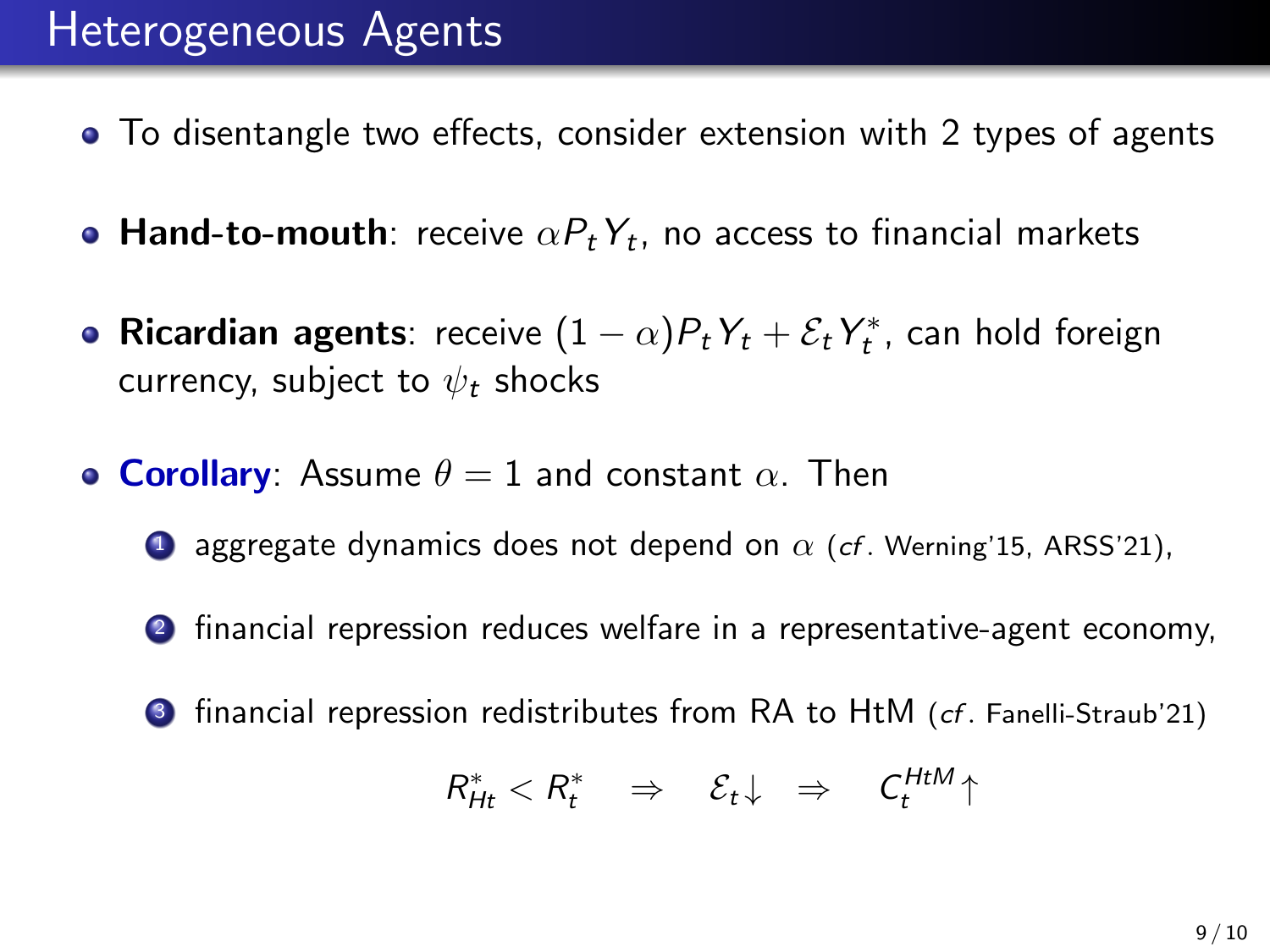## Conclusion

- Why did the ruble depreciate initially?
	- overnight freeze of gov't reserves  $+$  threat of blocking exports
	- high home demand for foreign currency as a store of value
- Why did the exchange rate reverse in mid-March?
	- tougher sanctions on imports than exports  $\Rightarrow$  supply of FC  $\uparrow$
	- capital controls + financial repression  $\Rightarrow$  **demand for FC**  $\downarrow$
- Are the sanctions "not working"?
	- effectiveness cannot be inferred from exchange rate dynamics
	- equivalence of import & export sanctions for welfare & gov't revenues
- Is the exchange rate irrelevant?
	- allocative even under financial autarky
	- financial repression benefits consumers at the expense of savers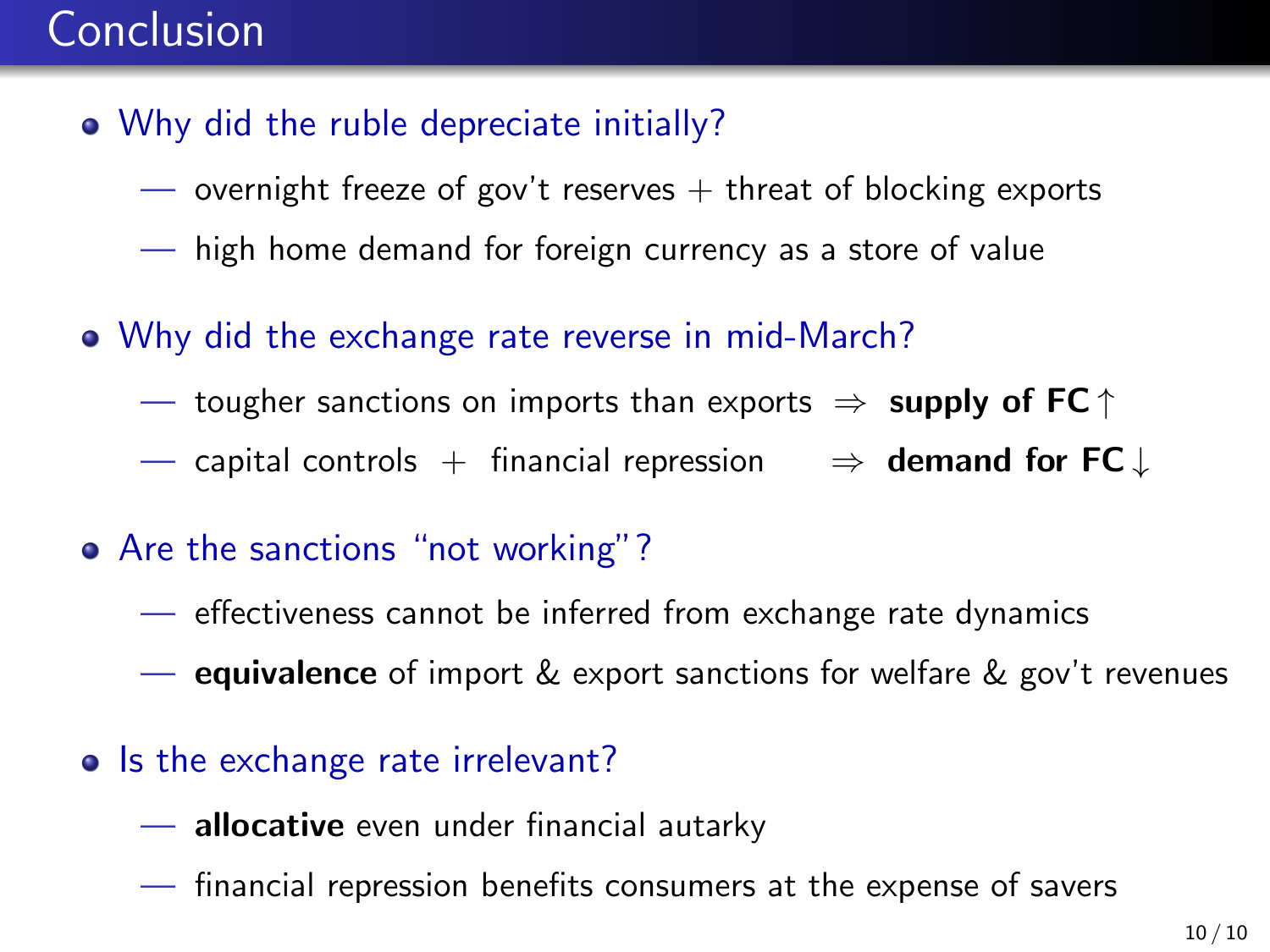## APPENDIX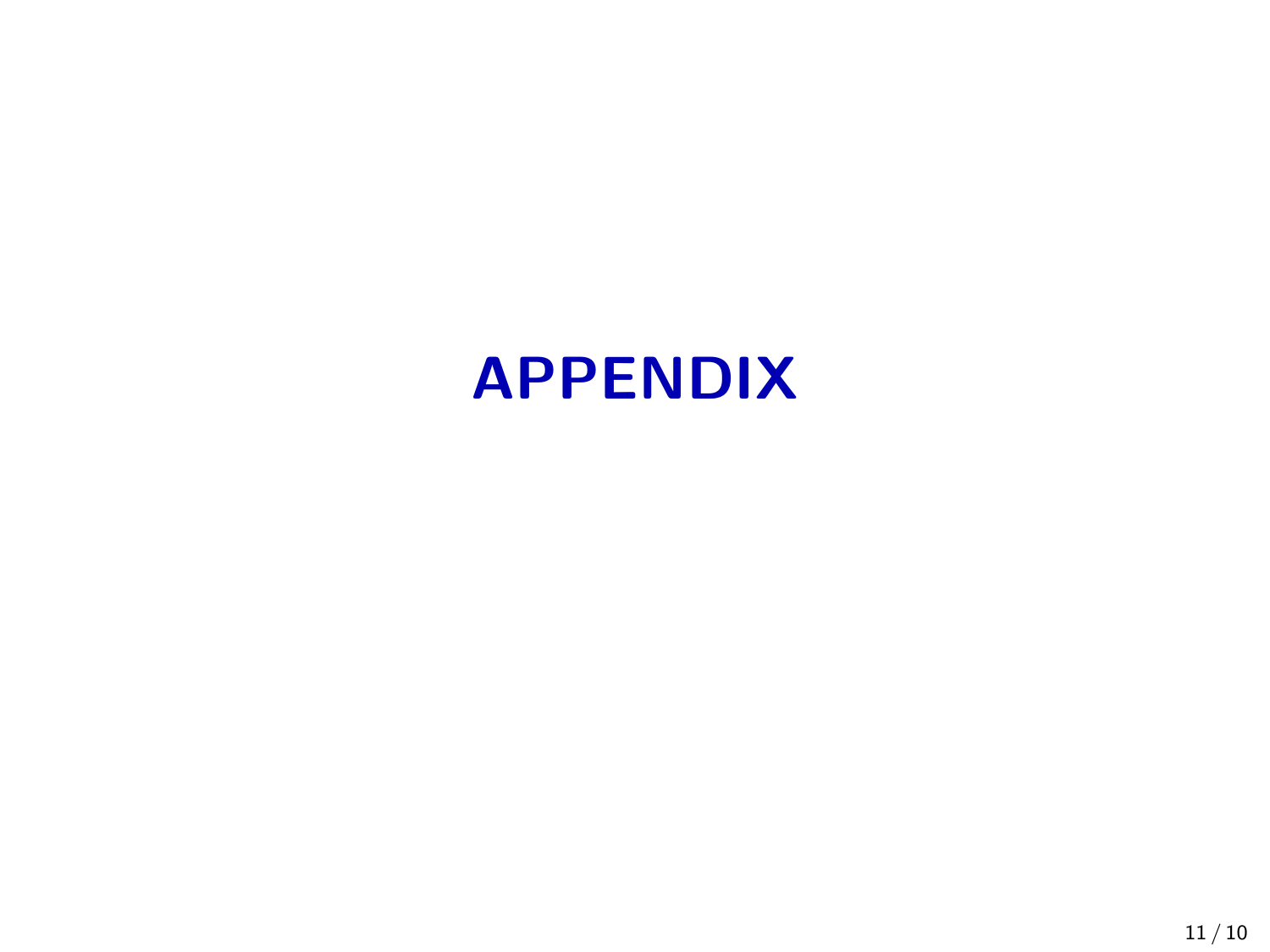## Multiple Foreign Currencies

- <span id="page-33-0"></span>March 4 − April 11: 12% tax on purchasing dollars, euros, pounds in Russia
	- ⇒ overvalued Swiss franc relative to foreign exchanges
	- $\Rightarrow$  larger purchases of Swiss franc as a safe asset